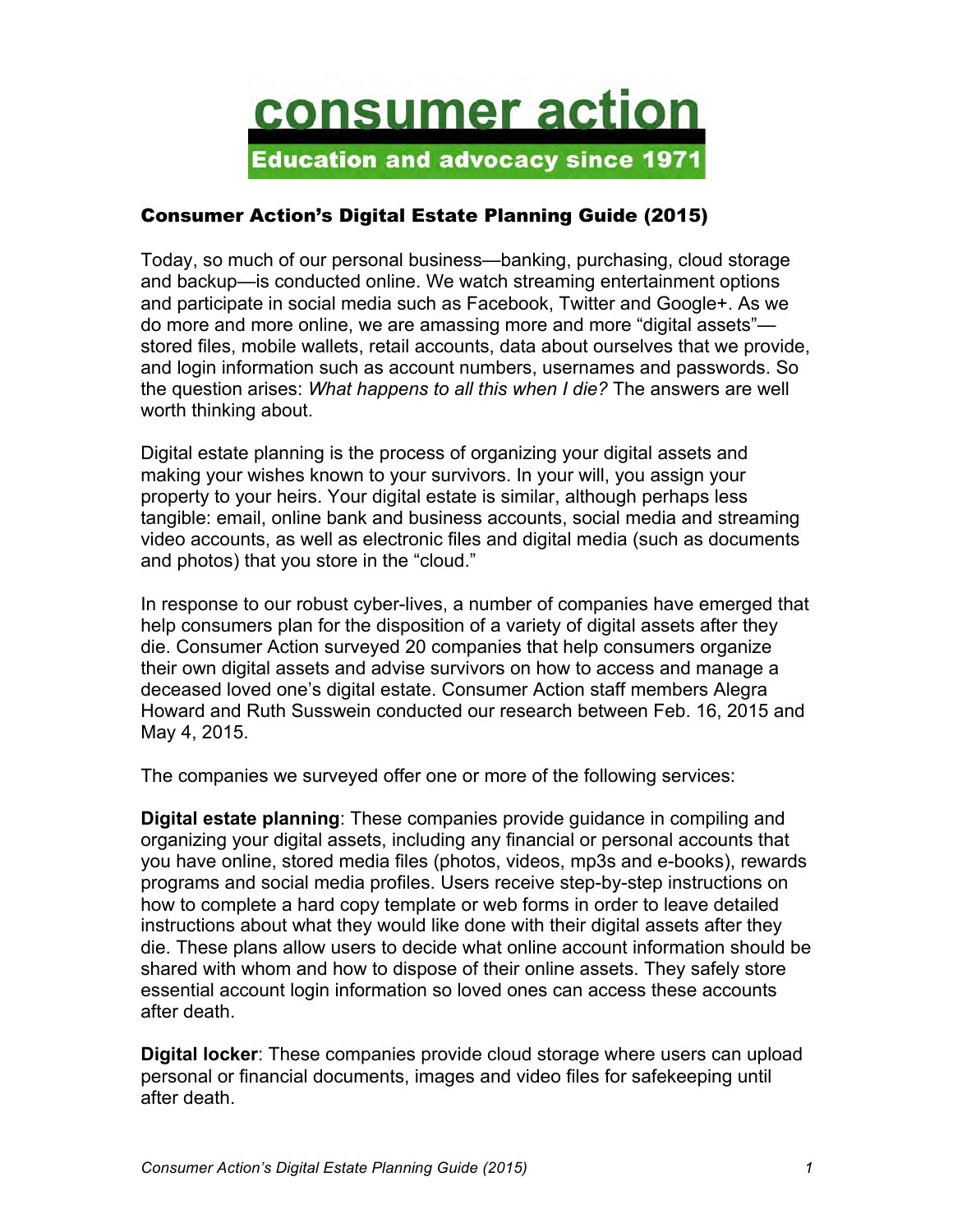**Postmortem messaging**: Users can create and send a final message to whomever they designate after their death. The user either preschedules a send date for the final message or the website requires confirmation of a user's death to trigger delivery of the message to pre-designated recipients.

**Digital assets locator**: These services advise family members or executors who need help locating a deceased family member's online accounts (social media sites, banking and finance accounts, email, mobile applications and streaming subscriptions) and offline accounts (banking, insurance, utilities and memberships). While these companies cannot access information in a deceased user's accounts, they can guide you in identifying existing online accounts. Using your loved one's personal information (name, mailing address, phone numbers and email addresses), accounts may turn up for some of the more common social media sites, financial companies, apps and streaming services.

Once accounts have been located, next-of-kin will need to follow the different policies of each account provider to access the account. Providers require proof of an accountholder's death. Even then, not all companies will hand over access to the online account's content. Some may close the account to protect the accountholder's privacy (*LinkedIn, Match.com, PayPal, Twitter, Yahoo!),* while others will offer to replace the account with an online memorial (*Facebook and Instagram*).

#### **'Deceased' policies for social media and other popular sites**

As an addendum to this survey, we have compiled an overview of the policies of popular social media platforms, mobile apps and other popular websites for memorializing, closing or accessing an accountholder's account after death.

To accompany this survey, the Spring 2015 issue of our newsletter, *Consumer Action News*, discusses our findings and offers perspective and advice on digital estate planning (www.consumer-

action.org/news/articles/digital\_estate\_planning\_spring\_2015).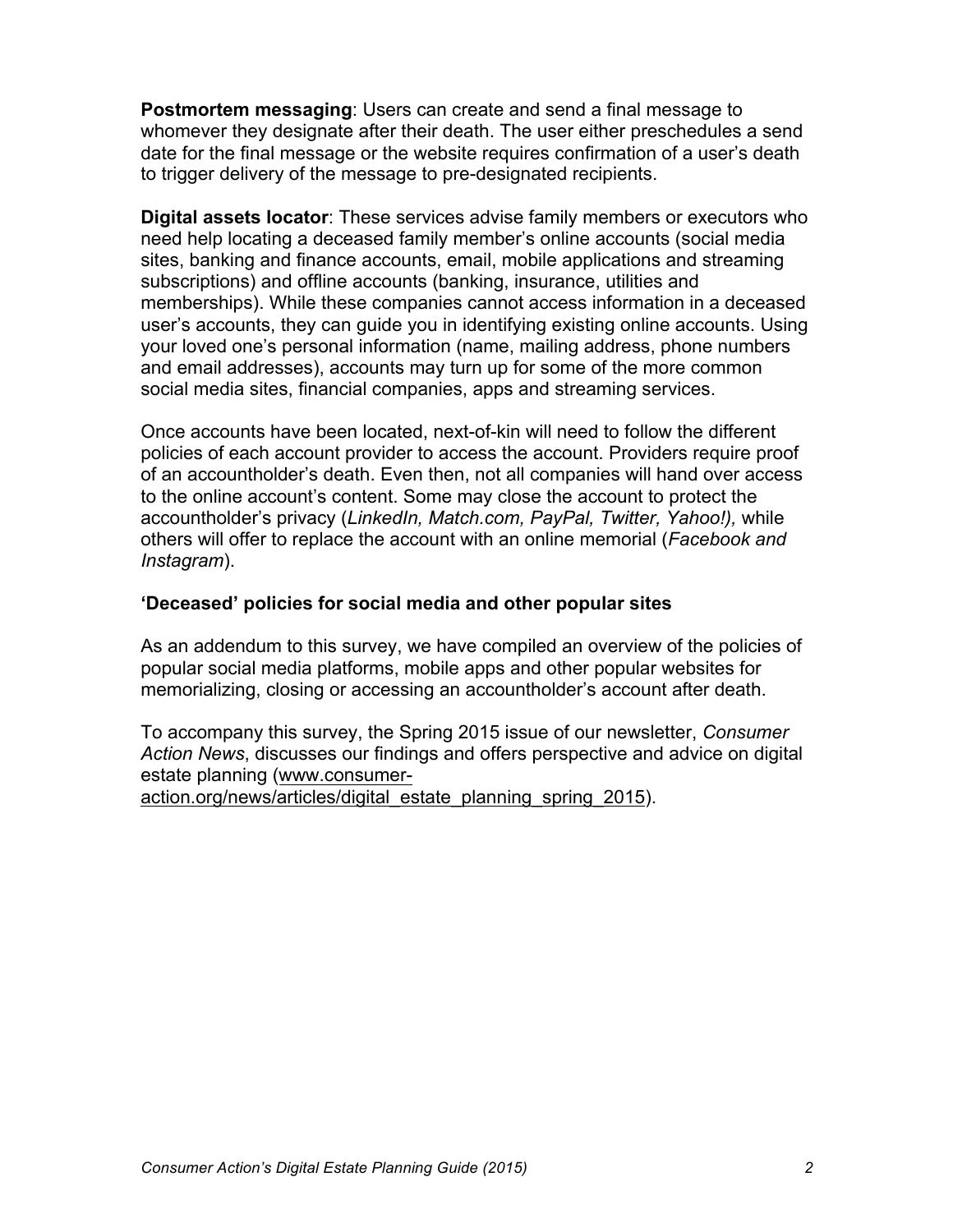## **Digital estate planning services surveyed**

- 1. Afternote
- 2. AfterSteps
- 3. BestBequest
- 4. Cirrus Legacy
- 5. Deathswitch
- 6. DocuBank
- 7. Estate Assist
- 8. Eterniam
- 9. Everplans
- 10.GEN-ARC

11.Knotify.me

- 12.OrganizeMyAffairs.com
- 13.PassingBye
- 14.Perpetu
- 15.Principled Heart
- 16.SecureSafe
- 17.The Digital Undertakers
- 18.The DocSafe
- 19.Vuture
- 20.WebCease

### **This survey reviews:**

- Account features
- Procedure postmortem (process after death)
- Security features
- Cost
- Other

# Digital estate planning services (by company)

### **Afternote**

www.afternote.com

### **Account features:**

- Digital estate planning
- Postmortem messaging

Afternote allows users to create a free account with instructions regarding their last wishes for their digital assets. There is also a "bucket list" page where users can enter personal goals and achievements they hope to complete before their death. The site's messaging service allows users to create messages that will be delivered once death is confirmed by Afternote.

Users choose up to three "trustees" who will unlock the account and access the information once the user's death is confirmed. (You may add or remove a trustee at any time). Trustees are notified that they have been chosen to manage your account and must create their own free account to view your instructions. Trustees cannot view your farewell messages—they can only activate their delivery. If your final messages have not been sent within seven days of the account being unlocked, the website will automatically deliver them.

**Procedure postmortem:** After your death, one of your trustees initiates the process of unlocking your account via their own account page. The other trustees are informed by email that they may access your instructions via their own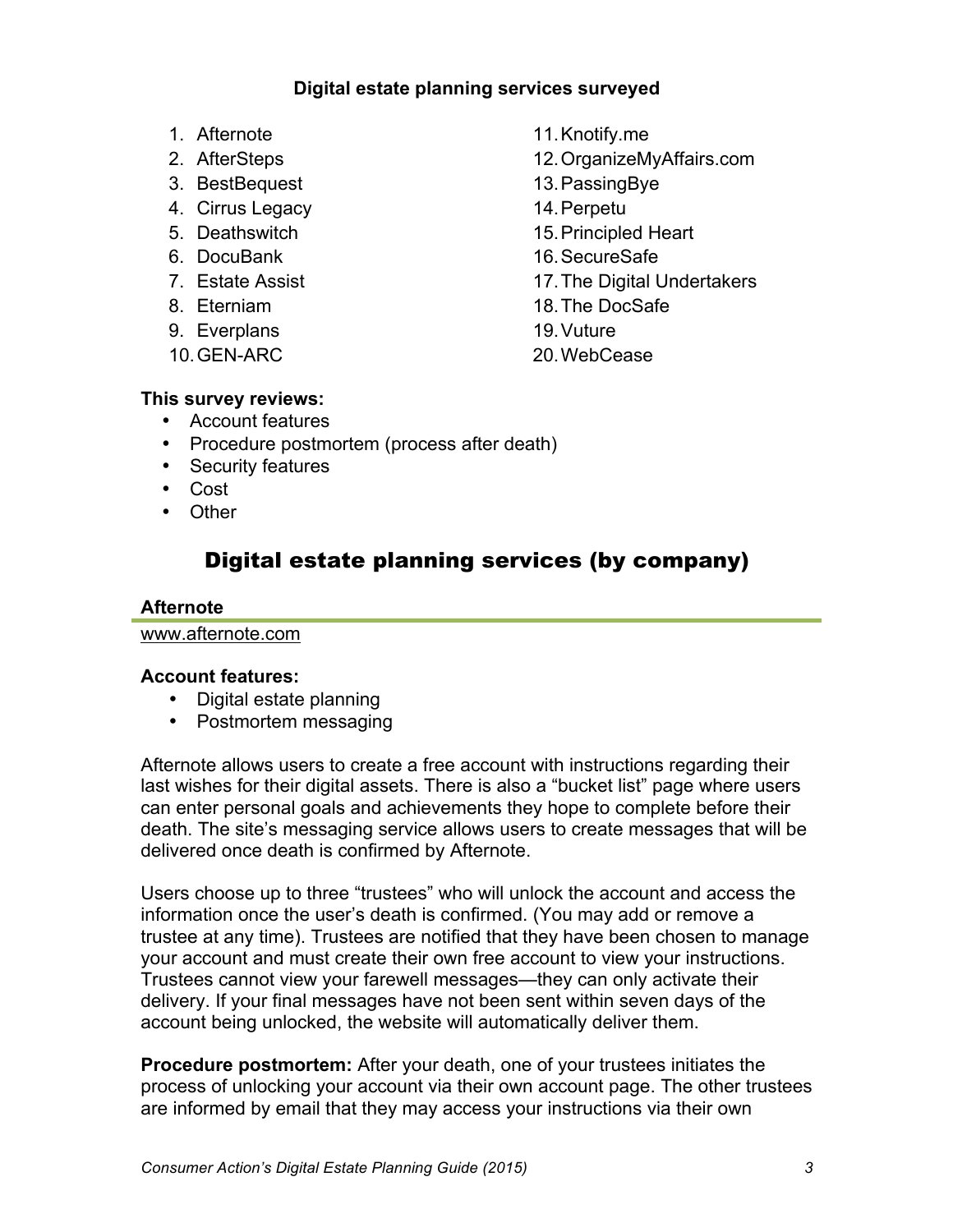account from the *Account>Trustees* page. Your account will remain active for three months after your death. During that period, your trustees may download your Afternote data. If your loved ones want to maintain your account, they can convert it to a memorial page.

**Security features:** Notes data encryption in privacy policy

**Cost:** Free

**Other:** Users can close their account by designating it "Inactive" in their account settings. After three months, the account and all stored information will be permanently deleted. One week before the end of the three-month period, you will receive a reminder about account deletion.

## **AfterSteps**

www.aftersteps.com

### **Account features:**

- Digital estate planning
- Digital locker

AfterSteps is an online platform that allows users to save and retrieve their legal and personal information and files. The site provides free basic forms issued by your state if you don't already have a will or power of attorney. (Note: Many states require notarization and witnesses for a last will and testament to be valid.)

AfterSteps allows you to designate up to three "verifiers" who will have access to your account information. Verifiers will have to sign up for their own separate accounts, which will reveal limited information related to you, such as your advance directive, power of attorney and organ donation wishes. After your death is confirmed, verifiers will receive access to additional information.

Three free verifier accounts are included with your paid account. However, verifiers must purchase their own account if they wish to use AfterSteps to plan their own digital estate.

**Procedure postmortem:** Two of your account verifiers must confirm your death. (We contacted AfterSteps for further information on this process, but our requests went unanswered.)

**Security features:** Bank-level encryption

**Cost:** \$60 per year or \$299 for a lifetime account

**Other:** Website offers a 100% guarantee that your AfterSteps plan will be transferred, meaning that your designated verifiers will receive your complete end-of-life plan after your death is confirmed.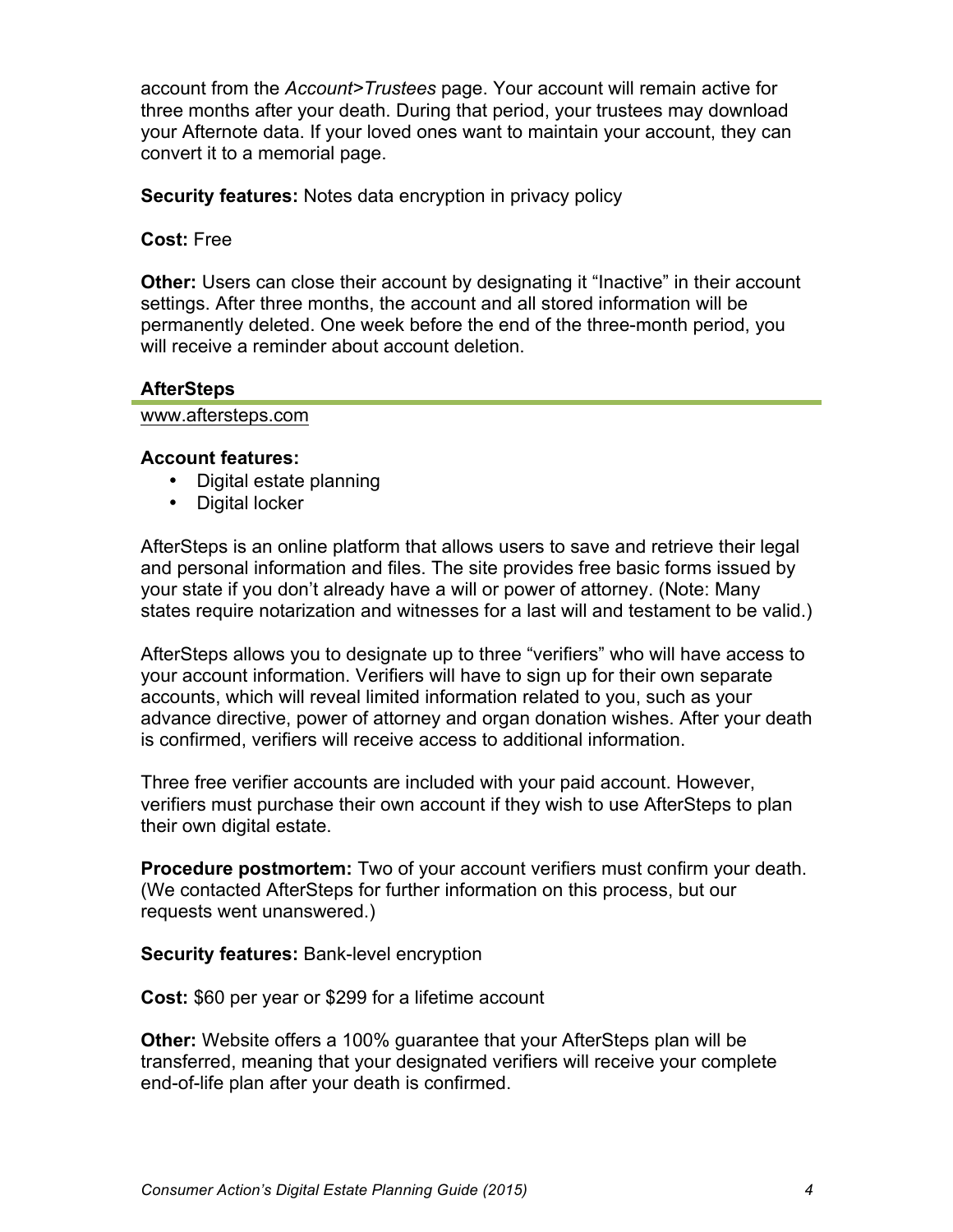#### **BestBequest**

#### www.bestbequest.com

#### **Account features:**

- Digital estate planning
- Digital locker
- Postmortem messaging

BestBequest enables users to organize their account passwords and online files (personal and financial), and to provide instructions for how they would like their family to handle their digital assets. The service stores final email and video messages that can be scheduled for delivery up to 20 years in the future.

**Procedure postmortem:** Account "activators" are the trusted contacts that have your permission to activate your account and release your final instructions. Account activators link to your account from their own BestBequest account, but they cannot access your private information. You may select several people to act as account activators.

The first activator who notifies the site that something has happened to you will trigger the system to send you an email and text message so you can stop a false activation. Once a majority of your activators has confirmed your death, the system will send out your messages. Users can choose to delay release of their information for up to 14 days to prevent false activation.

Account "trustees" receive instructions regarding your digital assets. (An activator cannot be a trustee.) Trustees receive only the information you've selected for them, and receive access to your media assets (videos, photos and audio files) only if you make them "media heirs." Then they can import your files to their own computers.

Once your account is activated, your data fields are locked and no more information may be added or removed. Your account contents may be stored with BestBequest for up to two years.

**Security features:** BestBequest's verification system requires you to enter two different passwords to access your data. The website says it uses bank-level encryption.

**Cost:** \$14.99 per month or \$149 per year (refundable within seven days of purchase). \$150 reactivation fee plus past-due subscription fees if the subscription expires. If you do not reactivate your account within 24 months, your files will be permanently deleted 30 days after one final notice.

**Other:** The company notes that it prepays for some of its services to ensure continued operations. For more, view its informational videos (www.youtube.com/results?search\_query=bestbequest+activation).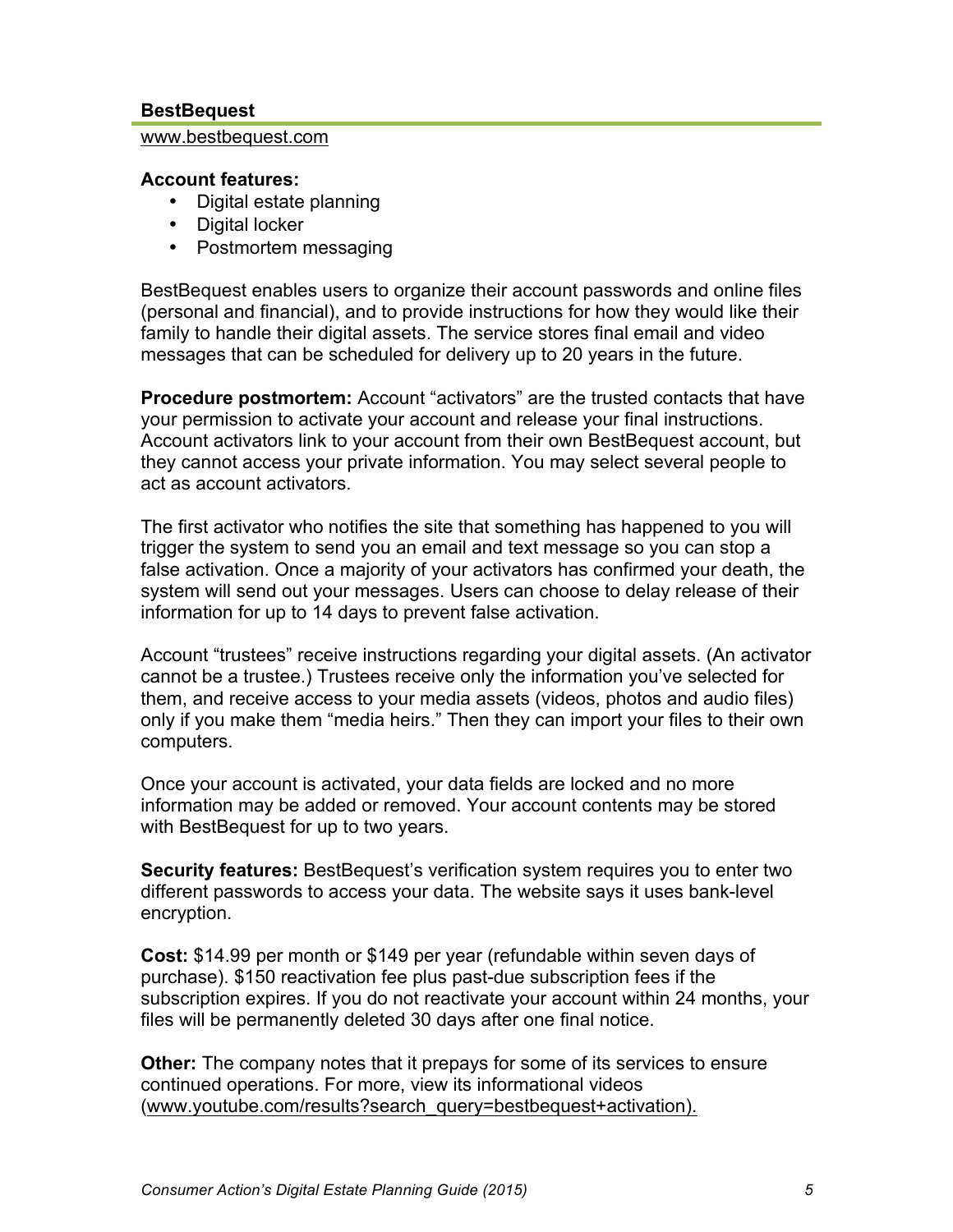### **Cirrus Legacy**

#### www.cirruslegacy.com

#### **Account features:**

- Digital estate planning
- Digital locker

Cirrus Legacy allows users to keep a record of their usernames and passwords for websites, online banking, Facebook, PayPal, Instagram, email accounts, affiliate programs, etc. in one place. After death, your chosen "guardian" (digital executor) can carry out your wishes for each digital asset—sharing with friends or family, or deleting them to preserve your privacy.

Accounts that you want to remain a secret can be specially marked. When the guardian's access is activated, secret accounts are automatically removed from your list.

**Procedure postmortem:** Your named guardian will notify Cirrus Legacy of your death and submit a death certificate. Cirrus Legacy will then verify the death with government authorities.

#### **Security features:** Data encryption

**Cost:** Annual membership: Priced in UK currency at £15 per year (about \$22.30 US dollars) with 100MB of document storage. Lifetime membership: £150 (\$223.50 US dollars). A free membership also is available to help you keep track of your online accounts and passwords, but does not include guardian accessibility or storage.

**Other:** Guardians must be over 18 years of age and have a valid email address.

#### **Deathswitch**

#### www.deathswitch.com

#### **Account features:**

• Postmortem messaging

Deathswitch is a postmortem messaging system that you set up during your lifetime. With a free account, users may send one message to one recipient. A paid account lets you send up to 30 messages to multiple recipients. Users decide how frequently they want Deathswitch to check with them. If you fail to respond, your final messages will be delivered.

**Procedure postmortem:** Deathswitch's automated system regularly prompts you via email for your password. According to the settings you chose, you must respond to the email within three days or else you will trigger more prompting emails. After nine more prompting emails over the next 30 days, Deathswitch assumes you are no longer alive and will send your postmortem messages to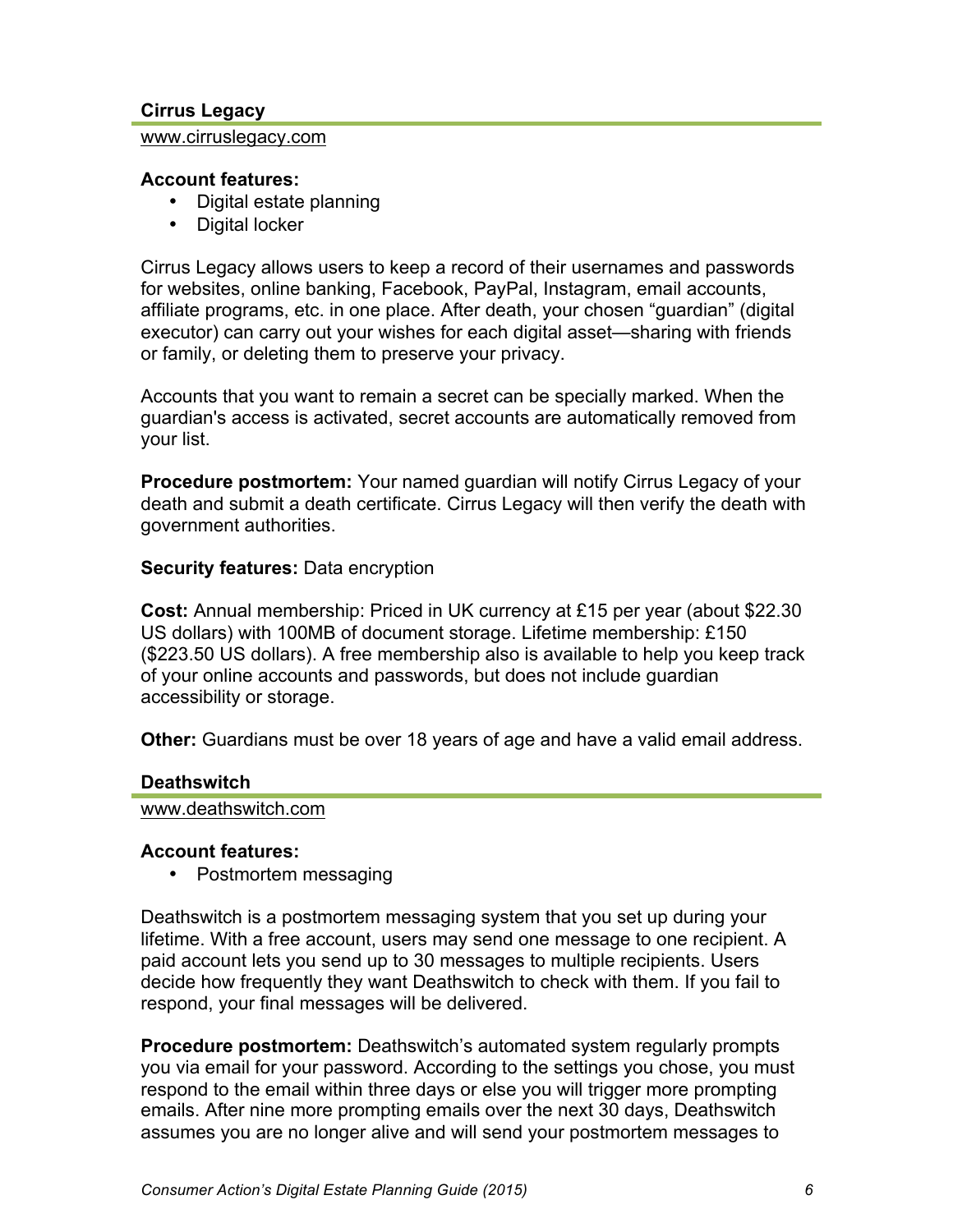your two designated recipients. You may change the frequency settings, update your account and view or change your postmortem messages at any time.

### **Security features:** Data encryption

**Cost:** Free for one final message to one recipient; the Premium plan for \$19.95 a year includes up to 30 email messages to up to 10 recipients (includes attachments).

#### **DocuBank**

www.docubank.com

#### **Account features:**

• Digital locker

A DocuBank membership offers two gigabytes (2 GB) of online storage space (DocuBank SAFE) where members can upload their digital assets (account and password information, personal and financial files, photos, insurance policies, etc.). Members can appoint SAFEShare "Users" to allow friends and family access to files they want to share. Members also choose a "digital executor," who is granted full SAFEShare access to the account upon receipt of a death certificate.

DocuBank's emergency wallet card provides access to your healthcare-related documents: living will, healthcare power of attorney, HIPAA releases, organ donation form, directives to doctors and list of medications. Hospitals can have a member's information faxed to them immediately by calling 800-DOCUBANK, or they can go to www.getdirectives.com to view and print a member's medical advance directives.

**Procedure postmortem:** Your digital executor may access your information before and after your death with your permission.

**Security features:** The website uses password-protected databases on servers with limited access. All files stored in your SAFE are encrypted.

**Cost:** \$55 per year or \$175 for five years for the SAFE account and emergency card. After a year's subscription, users can downgrade to just one service or the other. Deleting your electronic documents is free.

**Other:** DocuBank markets emergency cards for children (www.docubank.com/index.cfm?event=kidscard) and students (www.docubank.com/index.cfm?event=collegecard), which include a signed HIPAA release, parent contact information and a list of known allergies and medical conditions.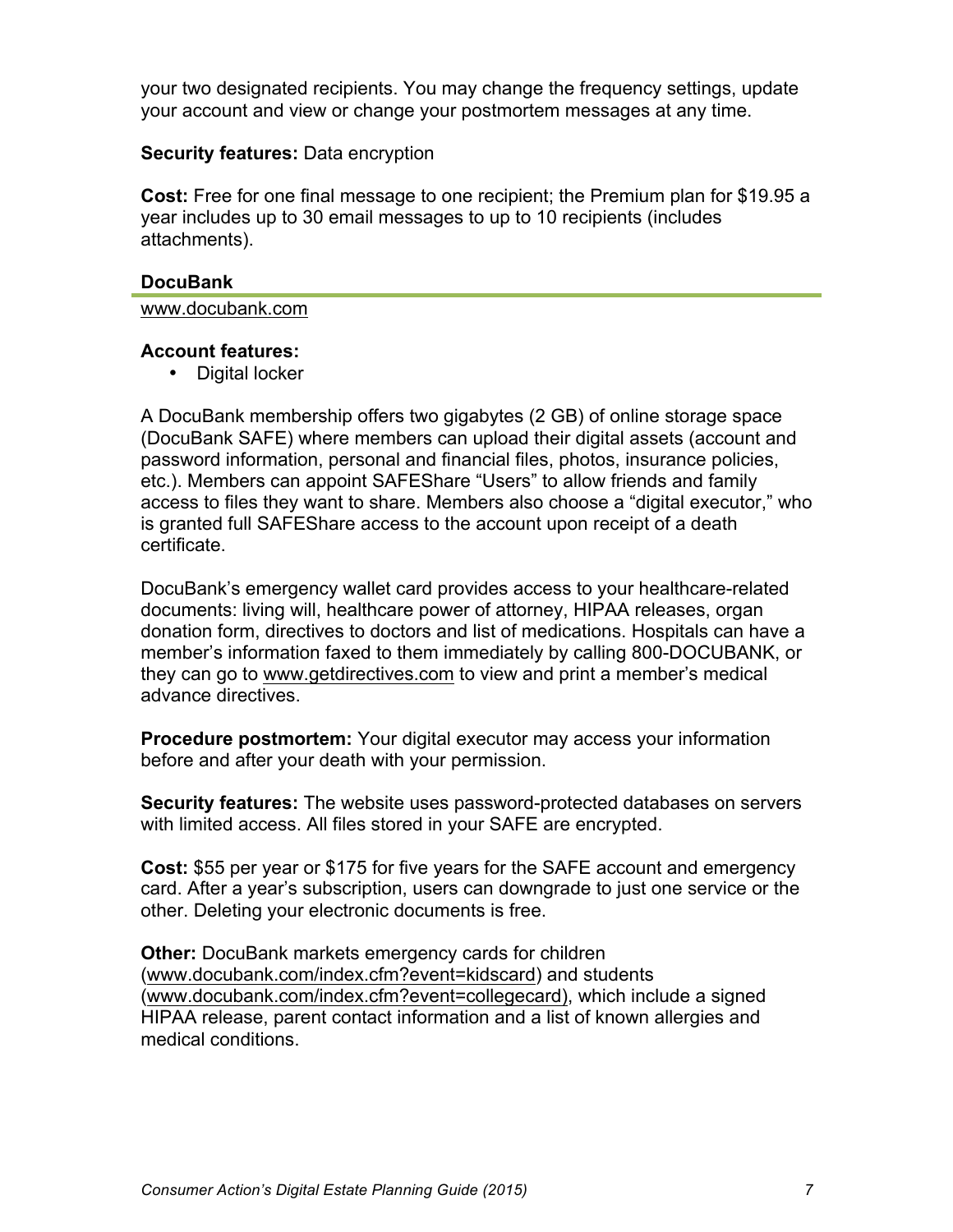### **Estate Assist**

#### https://estateassist.com

#### **Account features:**

- Digital estate planning
- Digital locker

With Estate Assist's Safe subscription, users can upload account and password information and store important files. Users may choose exactly what account information gets shared with recipients. Complete file deletion upon death is not available, however primary users can restrict access to information even after their death. Estate Assist stores account information indefinitely so that family members with login permission may access it forever for free. (Estate Assist says it would give at least 90 days notice and allow for the export of data if they changed this policy.)

Estate Assist also offers:

- Chrome Extension–adds information about the sites you're visiting directly from your Chrome browser.
- Find My Accounts–uses Intuit software to scan your past bill payments to compile a list of accounts you may have forgotten to include in your estate plan (you grant the site access to your other accounts with your login information). Note: Be sure you want to provide all this access.
- Safe Plus with Identity Theft Protection\*–scans records from millions of sites around the world. If Estate Assist uncovers your stolen identification they will provide a report so that you can take immediate action to correct the breach.
- Identity Restoration\*–customer service help with canceling credit cards, notifying account providers or making sure there's a flag on your credit reports.
- Lost Wallet\*–safeguards information about the contents of your wallet and instructs you how to close and/or update credit cards, driver's licenses, insurance cards and passports should your wallet be lost or stolen.

\*Extra fee for these services

**Procedure postmortem:** Estate Assist notifies your assignees to create a free login to access your account information during your lifetime or after you've died. You may restrict (hide) any information you don't wish them to see.

Next of kin or executor must provide a death certificate (which is verified with state and local agencies) before Estate Assist releases the information you've stored.

**Security features:** Bank-level encryption. The company guarantees that if the information stored in your account is compromised due to malicious activity, Estate Assist will reimburse you up to \$1 million in recovery costs. To learn more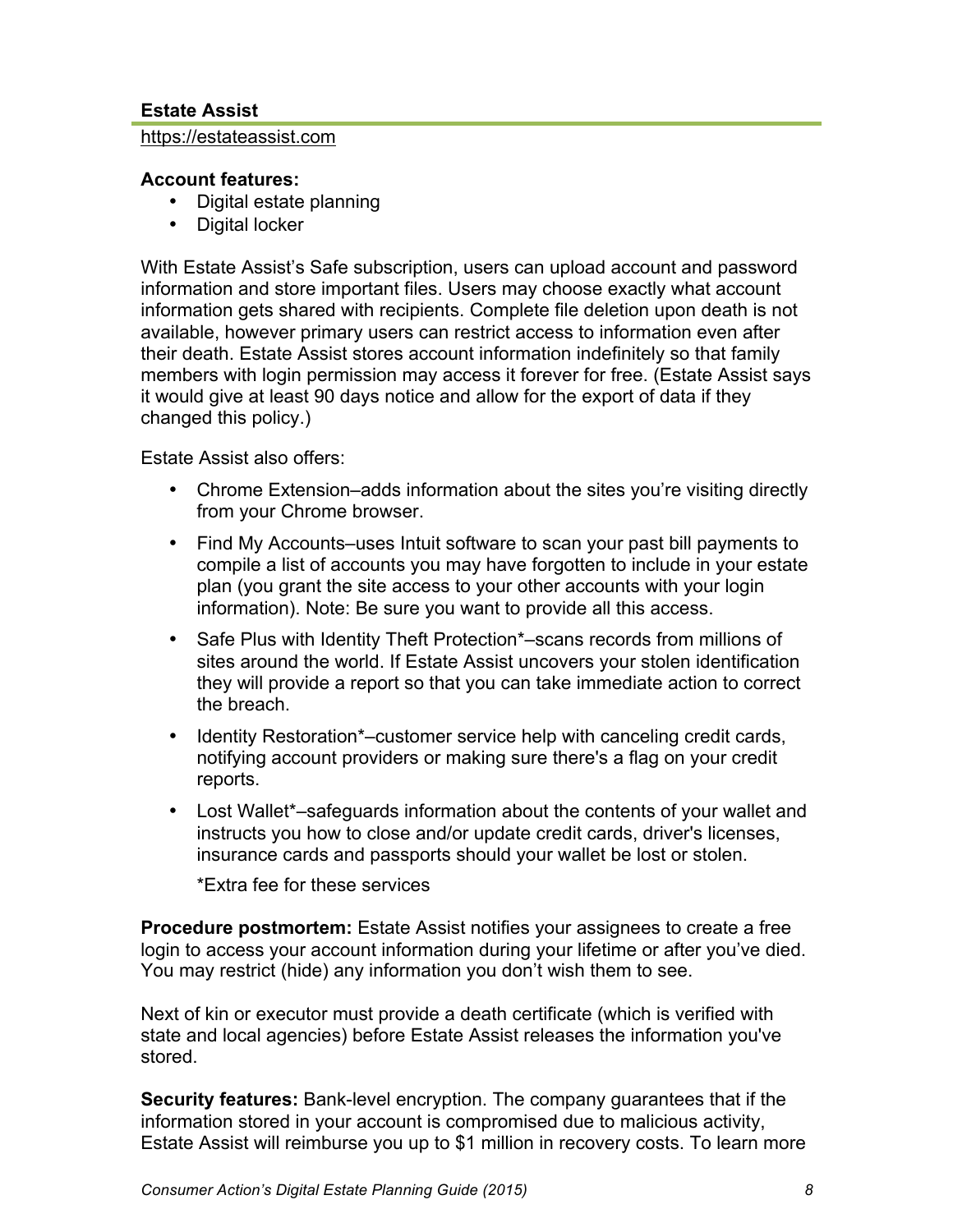about the restrictions and terms of this service, visit Estate Assist online (https://estateassist.com/1-million-guarantee).

**Cost:** Free 30-day trial. \$99.95 per year. \$50 per year extra for Identity Theft Protection, Identity Restoration and Lost Wallet services.

**Other**: Online chat with customer service representatives is available. (Consumer Action found customer service very helpful).

#### **Eterniam**

https://eterniam.com

#### **Account features:**

- Digital estate planning
- Digital locker

Eterniam provides users with two gigabytes (2 GB) of secure storage for uploading account information, passwords, personal paperwork and financial files.

Primary users provide the names and contact information for "beneficiaries," who will have the right to access, use, copy and download your digital assets. A beneficiary must register for a free Eterniam account to access your files. You must designate which assets are to be shared with each beneficiary. You may allow beneficiary access to your account before or after your death. Digital assets marked "Private" will not be shared with anyone. However, your heirs and executors will be able to access your account in accordance with your state's inheritance laws, according to the Eterniam website.

**Procedure postmortem:** Beneficiaries must notify Eterniam of your death. Eterniam will confirm this information through Social Security records. Beneficiaries may also provide a death certificate. Following confirmation, Eterniam will notify your beneficiaries of the digital assets you have chosen to share with them. Designated beneficiaries will be able to access your digital assets for two years from the date of Eterniam's notice.

### **Security features:** Bank-level encryption

**Cost:** Free 30-day trial. Premium Plan costs an extra \$7 a month for unlimited storage. No annual fee is listed online; Eternium did not reply to multiple requests for annual fee information.

#### **Everplans**

www.everplans.com

#### **Account features:**

- Digital estate planning
- Digital locker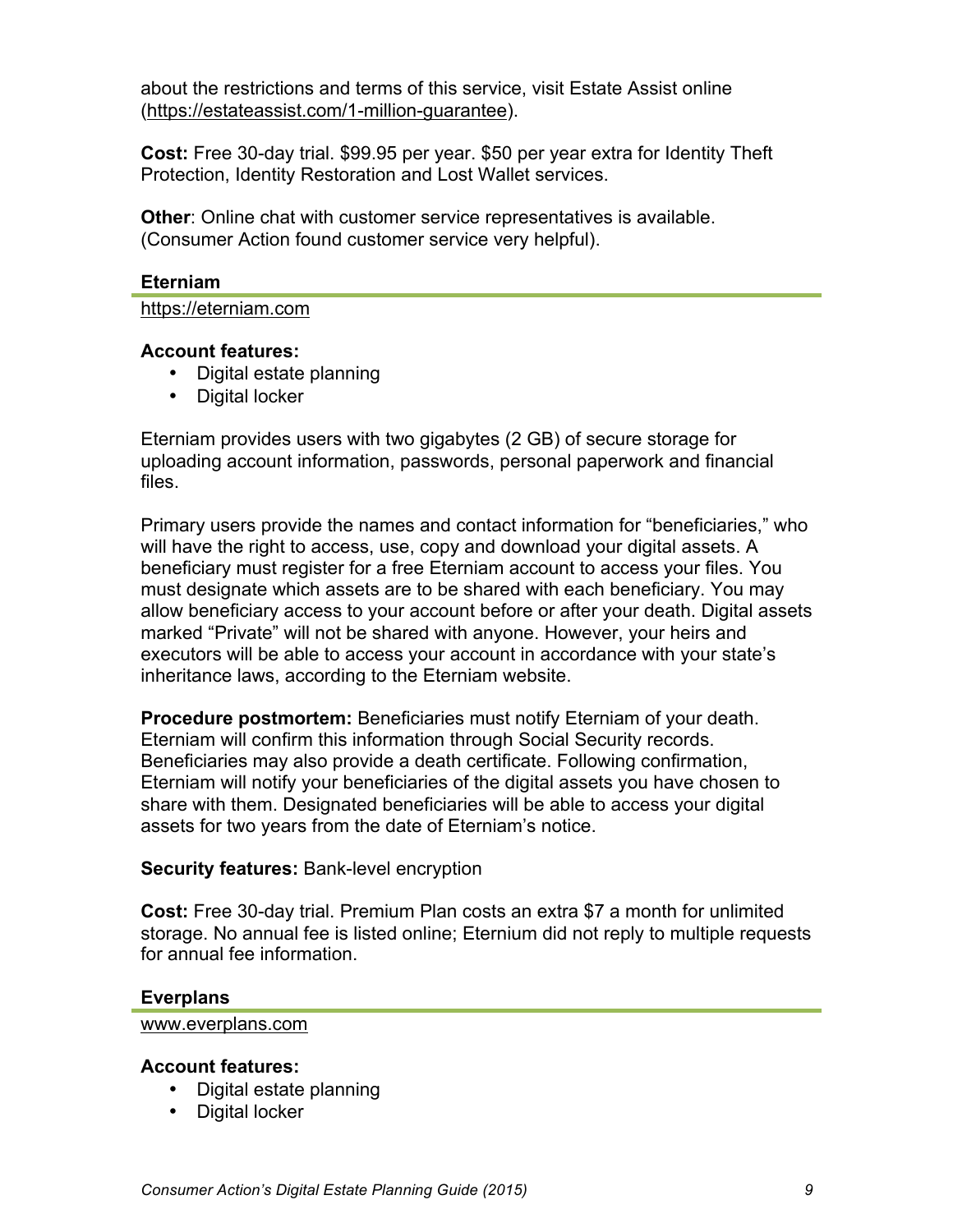Everplans provides users with an online archive where they can store personal, financial, legal and health information. Once you create an account, the site walks you through a personalized assessment to see how much planning you've already done and how they can help you fill in the gaps (i.e., Do you have a will? Are you married? Do you have children?). Based on your responses, the site will create checklists for you to follow and provide planning recommendations.

The site archives your documents and postmortem wishes. You assign "deputies," and grant them access to all or some of your digital estate plan after your death. You may modify a deputy's access level at any time.

**Procedure postmortem:** Deputies must create an Everplan account password to access your digital estate plan. If you choose, deputies may also access your plan during your lifetime.

### **Security features:** Bank-level encryption

**Cost:** The free Basic plan allows you to assign two deputies to your account, but comes without file storage and offers limited customer service. For \$75 a year, the Premium plan allows users 5 GB of storage and unlimited deputy assignments.

**Other:** Helpful state-by-state guides to legal documents are available for free, as are checklists for planning memorials, managing estate documents, researching assisted living and dealing with "skeletons in your closet." The site also sends funeral updates out to family and friends through its Funeral Update feature (www.everplans.com/funeral-update), a free service that helps you create a funeral website to keep everyone in the loop after a death.

## **GEN-ARC**

#### www.gen-arc.com

### **Account features:**

- Digital estate planning
- Digital locker

GEN-ARC (Generational Archives) provides cloud storage and guidance on document preservation for users who want to safely upload and store personal and financial files, photos/videos, and account and password information. The company's concierge (customer) service helps users understand what's involved in digitizing, editing and archiving materials to create a digital estate plan that suits their budget. GEN-ARC preserves and updates all materials (from the original source) to their most up-to-date formats.

Subscribers name "curators," who may access stored assets while a subscriber is alive and after his or her death. Subscribers may assign other users restricted access to particular digital assets. GEN-ARC provides curators and users with their own passwords, and subscribers can set or revoke permission at any time.

GEN-ARC offers three tiers of service: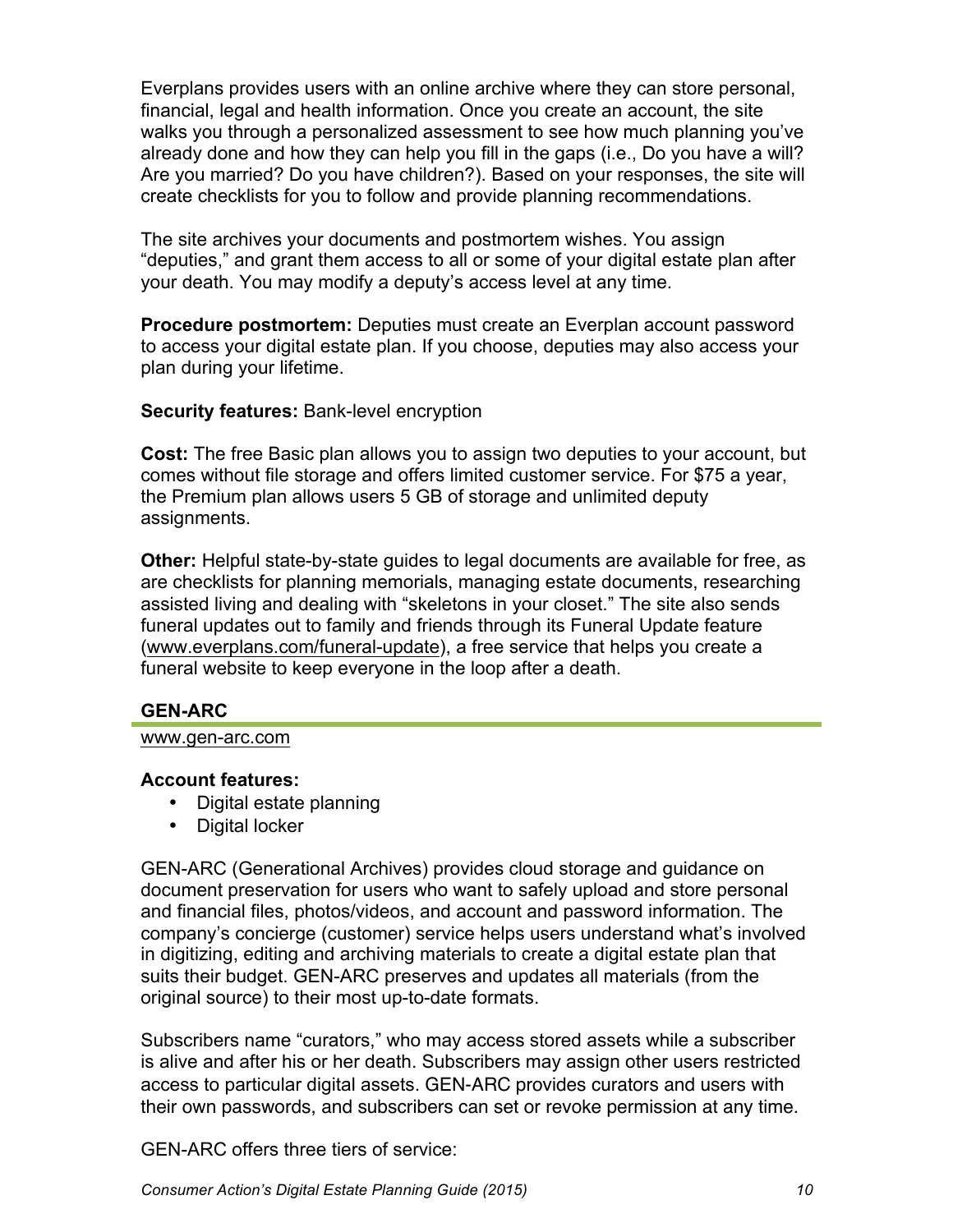*Legacy Start Card:* A \$19.99 promotional fee offers users 5 GB of storage and one hour of concierge support for up to one year. Discounts are offered on a oneyear archive subscription, scanning services, extra customer support and extra storage.

*Archive subscription:* \$99.99 per year provides an archive account, two hours of concierge support, 5 GB of file storage and asset file updates, 24/7 maintenance support and discounts on scanning services.

*Full archive purchase:* A one-time \$499.99 fee provides an archive account for 99 years, with 5 GB file storage, asset file updates and 24/7 maintenance support.

GEN-ARC's concierge service provides guidance on organizing your digital assets, help choosing which assets to preserve and technical advice via email or phone.

GEN-ARC's scanning service allows customers near Seattle to drop off documents, photos, photo albums, videos and film they want to upload to their account. There is also a "Pack & Ship" option for out-of-town customers.

**Procedure postmortem:** Curators listed on the account will continue to have access. If no curator is named, GEN-ARC will require an estate lawyer or digital executor to provide a death certificate. Once the company confirms your death with government agencies it will release account archives to the digital executor named in your will.

### **Security features:** Bank-level data encryption

**Cost:** Legacy Start Card: \$19.99 (one-time fee). Archive subscription: \$99.99 per year. Full archive subscription (99 years): \$499.99 (one-time fee). Each additional gigabyte of storage costs \$99.99. Additional concierge support is \$50 per hour. Scanning fees start at 10¢ per page, 59¢ per photo and \$21.95 per videocassette.

**Other:** GEN-ARC will store data for up to 30 days after an account is not renewed; for full subscriptions (99 years), data remains available for 20 years after death. For more about the service, visit GEN-ARC online (www.genarc.com/webinars/).

### **Knotify.me**

### https://knotify.me

### **Account features:**

- Digital estate planning
- Digital locker
- Postmortem messaging

Knotify.me allows account users to save personal and financial information on its site, including uploads of up to 50 megabytes (50 MB) worth of files (with a 5 MBper-file limitation). Users can save estate details, messages, files, online account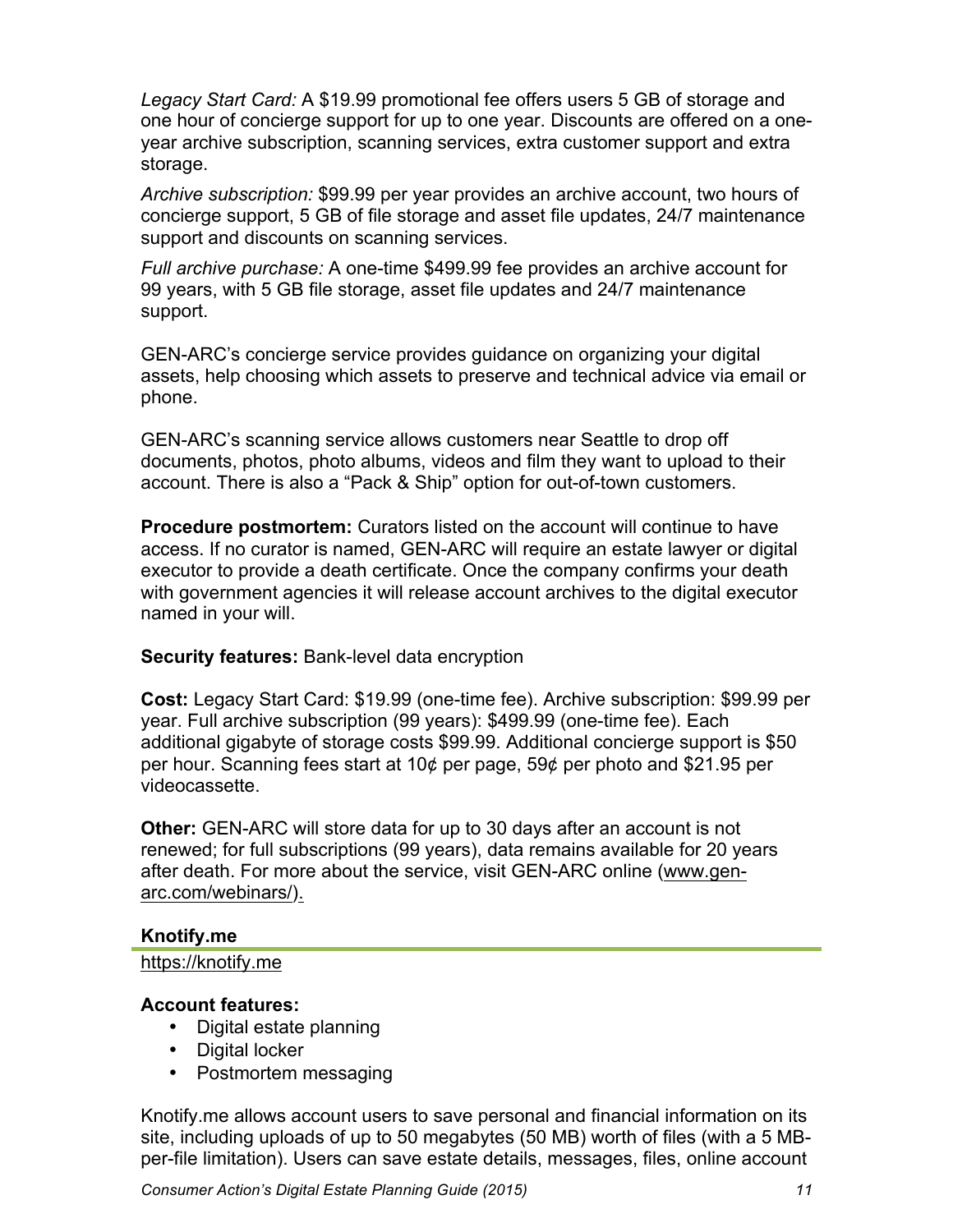login information, etc. and have data sent to the people they wish. Final messages are sent to specified survivors via email.

**Procedure postmortem:** Primary users schedule the date and time that their final messages granting access to designated survivors will be delivered.

Recipients do not need a Knotify.me account to access an account user's content. Each email message contains a passphrase that the recipient must enter online to view the contents.

**Security features:** Data is encrypted. Files are stored in a non-public Web server folder but are not encrypted. The connection between users and the site server is encrypted.

#### **Cost:** Free

**Other:** Users can also log in using their Facebook, Twitter or Google accounts.

#### **OrganizeMyAffairs.com**

http://organizemyaffairs.com

#### **Account features:**

• Digital estate planning

OrganizeMyAffairs.com is a website where consumers can purchase two publications, either in print or as a digital download, that provide guidelines and checklists to help you understand what instructions you should leave for loved ones when planning your digital estate:

- *It's All Right Here Life & Affairs Organizer*: This 300-page binder poses critical questions and provides space to record your decisions. It allows you to store hard copies of important documents, including financial obligations, organ donation, funeral plans, etc.
- *12 Critical Things Your Family Needs to Know*: This is a 70-page workbook addressing similar topics as the binder.

**Procedure postmortem:** None, since this is not a Web-based service, but a website that sells planning publications.

**Security features:** None (not a Web-based service)

**Cost:** *It's All Right Here*: \$95 for binder, \$30 for a digital file. *12 Critical Things*: \$19 for a hard copy, \$15 for a digital file.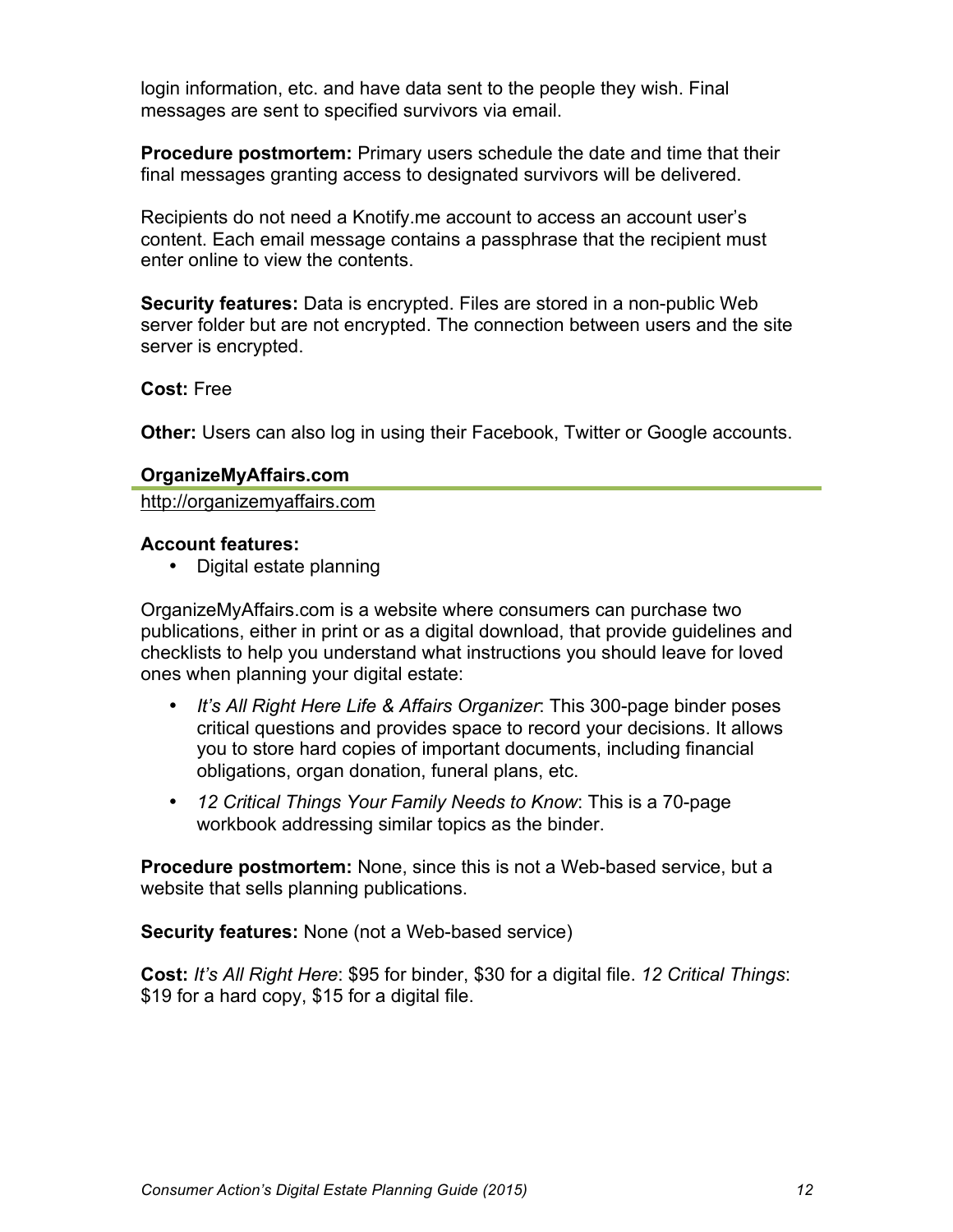### **PassingBye**

#### https://passingbye.com

#### **Account features:**

- Digital estate planning
- Postmortem messaging
- Digital locker

Users can securely store digital assets (online files, usernames, passwords, personal stories, etc.) and select from options for how and when they want to share those assets and with which "contacts." You can share assets and instructions during your lifetime or after your death. You may request that certain assets be deleted after your death rather than shared.

You may choose an unlimited number of contacts to access your digital assets. Contacts will need to create a PassingBye account to access what you have shared.

Users can also send messages, account instructions, etc. using the company's message feature. Upon confirmation of death, your contacts will be able to access your message.

**Procedure postmortem:** You share PassingBye verification codes with your contacts. Upon your death, contacts enter your verification code along with a copy of your death certificate or obituary. Your account status will be changed to "Passed." All your "Share after passing" items will be provided via email.

### **Security features:** Bank-level encryption

**Cost:** Free two-month starter plan allows users to register an account and store files and passwords. After two months, users must pay \$69.99 per year or their account is deleted.

**Other:** We had to create a starter profile to learn how much a membership costs. From the website's homepage, we were led to believe a free account allowed one to indefinitely store information but not share it with contacts after death. However, once registered, we learned that the trial period was limited and that to use the account as intended one must become a member at \$69.99 per year.

### **Perpetu**

#### https://perpetu.co

### **Account features:**

- Digital estate planning
- Postmortem messaging

Perpetu's users leave detailed instructions on how they would like their online accounts to be handled after their death. Users give their unique Perpetu code to one or more "heirs." Once Perpetu receives a death notification along with the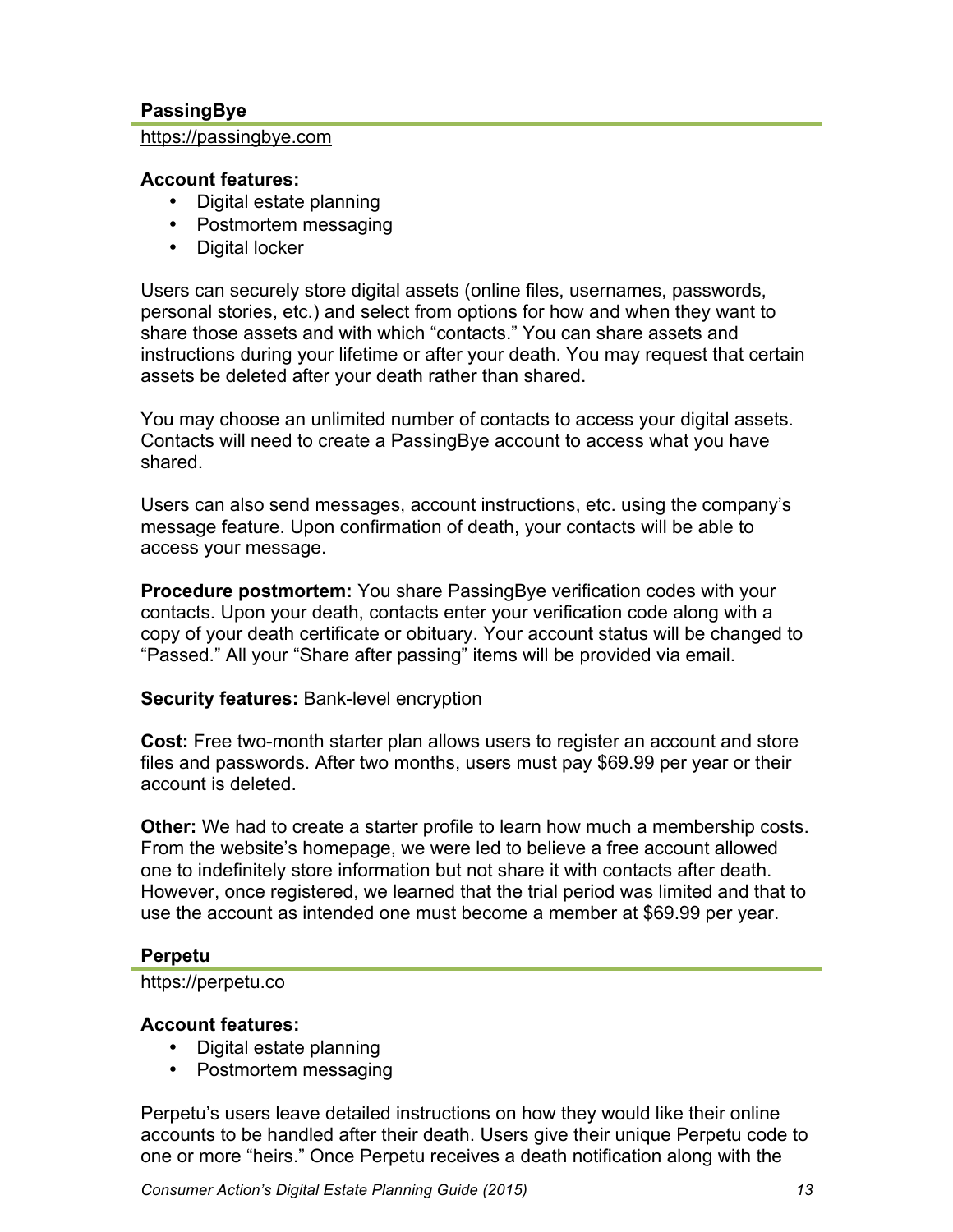code, the company verifies your death. Before any information is released to your heirs, Perpetu contacts you and gives you 30 days to respond.

Perpetu is free to use with Facebook and Twitter. A paid upgrade to Perpetu Pro allows users to leave final wishes for other accounts (limited to Gmail, Dropbox, Flickr, LinkedIn and GitHub) and manage multiple Facebook and Gmail accounts.

**Procedure postmortem:** Upon receiving a report of your death, Perpetu will contact you—you have 30 days to respond before Perpetu will contact heirs to confirm your death.

Heirs can report your death by completing a form online at https://perpetu.co/en/notify. They will need to provide your name, their contact information and their relationship to you. Upon verification of your death, the service will carry out your final instructions.

**Security features:** Perpetu's Terms of Service agreement says it has put in place "physical, electronic, and managerial procedures" to attempt to safeguard and secure the information you input on its site. (Data encryption is not mentioned.)

**Cost:** Free to use with Facebook and Twitter; \$10 per year or a \$99 one-time fee for Perpetu Pro.

**Other:** It is unclear how this company's service applies user's instructions for their social media accounts: if the instructions are executed directly by Perpetu, or if heirs are responsible for carrying out users' directions. We reached out to Perpetu for clarification, but did not hear back from the company.

In its FAQs, the company provides a comparison chart presenting the ways their service differs from Google's Inactive Accounts Manager. (See our "social media sites" policies section starting on page 21 for more about Google.)

### **Principled Heart**

www.principledheart.com

#### **Account features:**

- Digital estate planning
- Digital locker

Principled Heart allows users to leave detailed instructions to "beneficiaries" about their personal and financial accounts and documents. Users are also given one gigabyte (1 GB) of file storage.

Once you create an account, you're asked to name two sets of people: "validators" and beneficiaries. You must choose three validators or designate your spouse to verify your death. Or you may name three other trusted individuals who can serve in this role. Validators and beneficiaries will be notified via email and have the opportunity to accept the responsibility.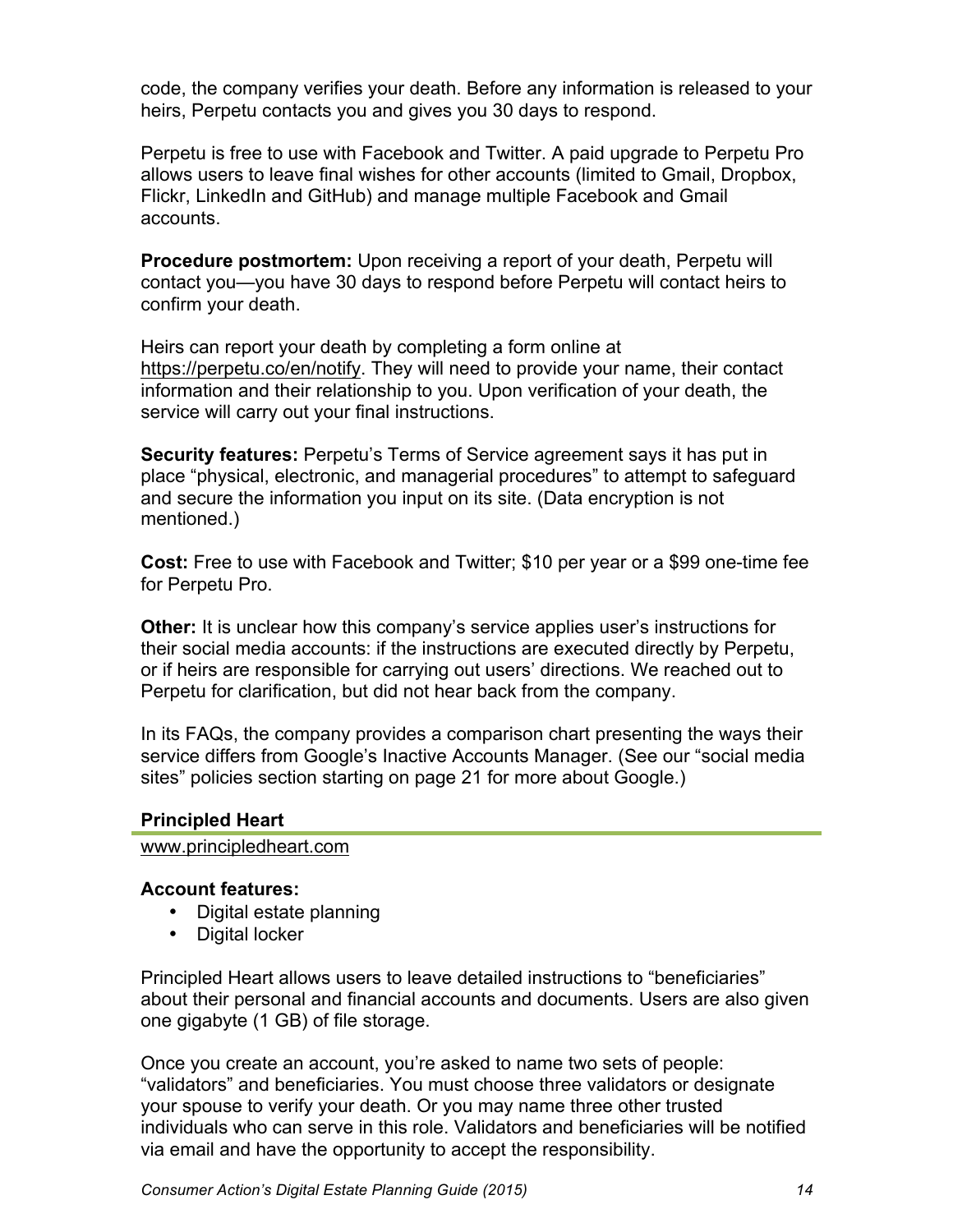The site asks you to confirm both validators and beneficiaries every 12 months. The site asks them to create a login, and confirms their contact information annually.

Once your death is verified, your account will stay active for nine months, which is traditionally when estate tax returns must be filed. During this time, your beneficiaries will have full access to any information that you have stored, at no cost to them.

**Procedure postmortem:** Upon your incapacitation or death, your validators need to log in to the site to notify Principled Heart. Once all three validators have confirmed your death and you have not responded, your beneficiaries will be granted access to your accounts.

**Security features:** Bank-level data encryption

**Cost:** After a 30-day free trial, users pay \$4 per month or \$45 per year.

**Other:** Principled Heart requires updated contact information for beneficiaries on a regular basis. The company clearly states how long an account will remain accessible after death.

### **SecureSafe**

www.securesafe.com

### **Account features:**

- Digital estate planning
- Digital locker

SecureSafe allows users to store account passwords and files in a single location and access them with a single sign-on from multiple devices (PC/Mac, iOS (iPhone) and Android). The "data inheritance" function allows you to pass on important files and passwords to loved ones.

Primary users need to designate "beneficiaries" who are to be given access to your account after your death. You can specify which beneficiaries will have access to specific assets. If you become incapacitated or die, SecureSafe notifies your beneficiaries and transfers your digital assets according to your instructions. Data that has not been assigned will be deleted.

**Procedure postmortem:** Users specify one or more persons to be authorized "activators." Activators use a 36-digit code to activate your data inheritance plan. SecureSafe employs a 15-day safeguard delay before deploying your plan. During this period, SecureSafe will contact you by email and text message. If the activation is in error, you can log in to your SecureSafe account and stop the Data Inheritance trigger. Beneficiaries will be notified by email or mail (accountholder's preference).

**Security features:** Bank-level data encryption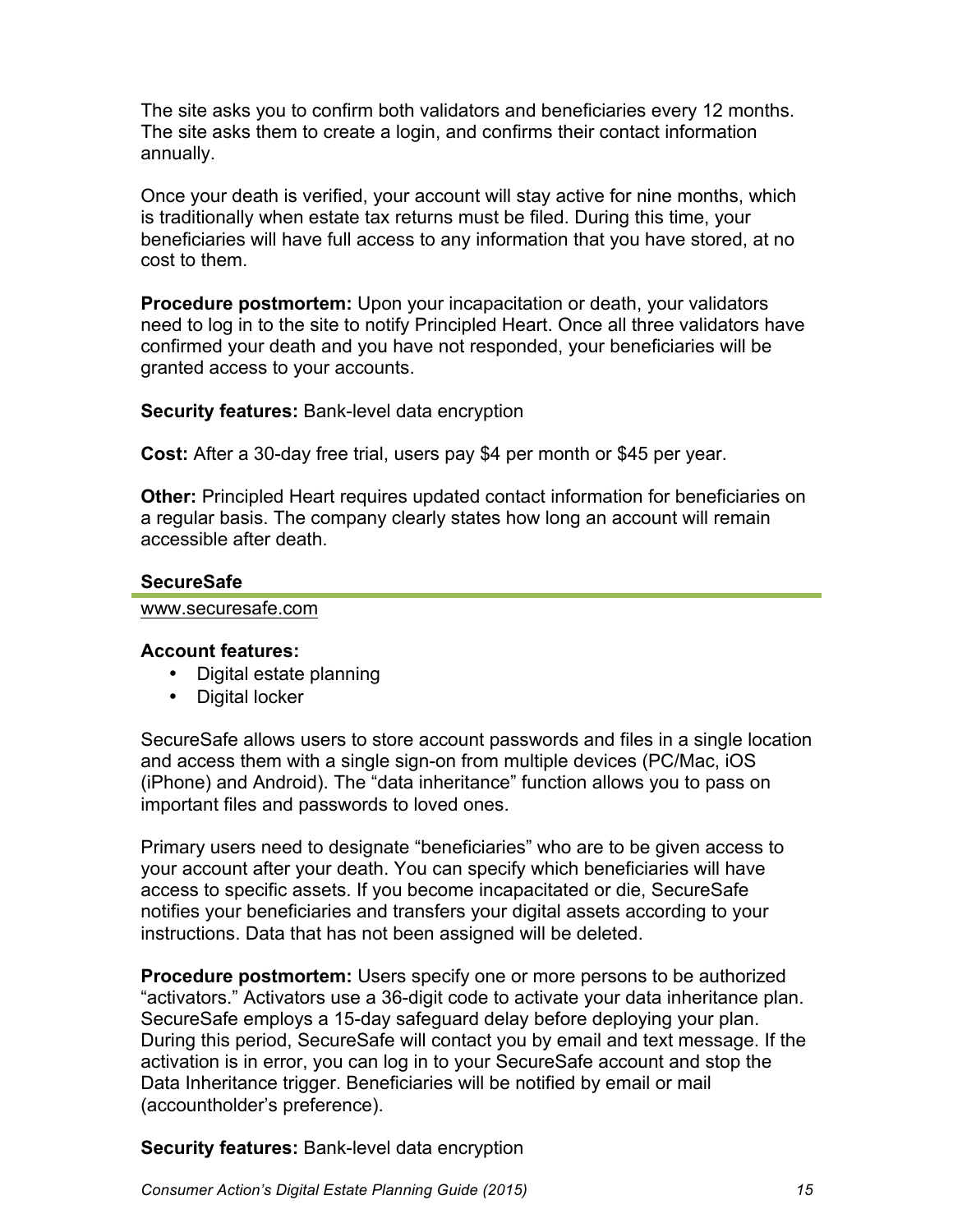SecureSafe offers paying customers two-factor authentication for increased security. With this method, a text message containing an additional security code will be sent to your mobile device every time you want to log in to your SecureSafe account. You will need this code to gain access to your account.

A recovery code (different from an activation code) is a unique 36-digit code that is the only means to regain access to your SecureSafe account should you forget your password or lose your phone after having activated two-factor authentication. The pre-generated recovery code can only be created from within your SecureSafe account, and you must be able to supply it if you don't have your password.

SecureSafe cannot reset your login criteria or send you your recovery code if you forget your password. As part of its strict privacy policy, SecureSafe does not have a way of accessing or altering a user's password or recovery code.

**Cost:** Customers can create a free SecureSafe account and upgrade to a paid account for increased security features and data storage.

- Free: 100 MB of storage, up to 50 passwords stored, and one data inheritance beneficiary
- Pro: \$1.70 per month: 1 GB of storage, unlimited passwords stored, two data inheritance beneficiaries, email and Web-based customer support
- Silver: \$4.40 per month: 20 GB of storage, unlimited passwords stored, three data inheritance beneficiaries, email and Web-based customer support
- Gold: \$13.20 per month: 100 GB of storage, unlimited passwords stored, 20 data inheritance beneficiaries, phone customer support

**Other:** Website has an extensive and helpful FAQ section.

### **The Digital Undertakers**

www.thedigitalundertakers.com/home.htm

## **Account features:**

- Digital estate planning
- Digital assets locator

The Digital Undertakers provides five spreadsheet templates that consumers can use to record and organize their financial assets and online account access information. The spreadsheets help consumers track their monthly income, expenditures and net worth in table and graph formats. Users can use the spreadsheets to organize information needed to locate and access their personal files (photos, e-books, music, movies and login details for favorite websites), but it is up to users to protect the information from prying eyes.

The Do It Yourself (DIY) closure pack is a set of instructions and tips that help next of kin identify and locate a decedent's personal and business accounts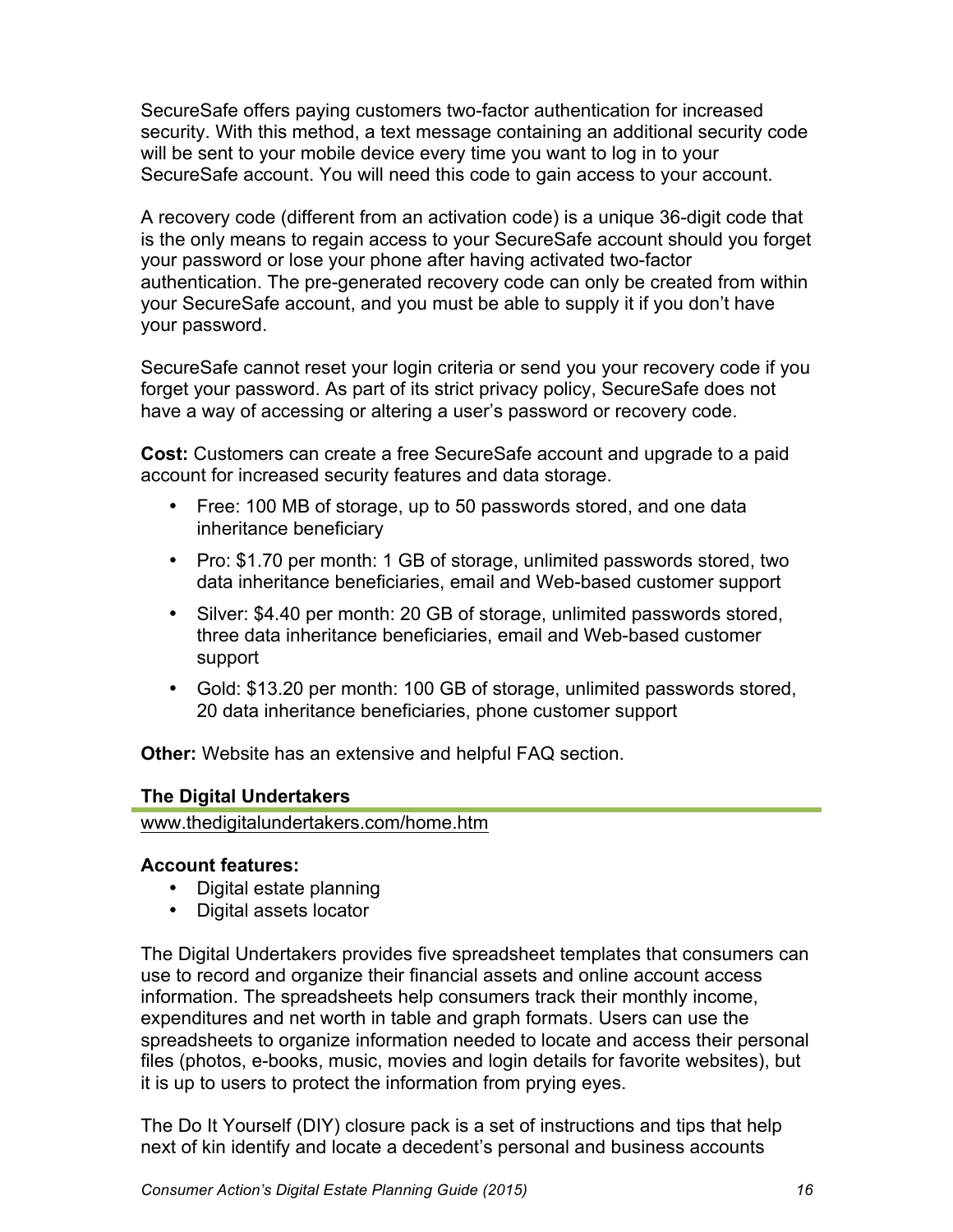(wireless service, email addresses, P.O. boxes, etc.), household accounts and bills (utilities, insurance policies, memberships, etc.), social networking accounts and recurring automated payments. The DIY pack provides tips to protect a decedent from ID theft or fraud and guidance on how to close online accounts.

**Procedure postmortem:** None, not a Web-based service

**Security features:** Consumers are responsible for keeping the data in their spreadsheets and digital estate plan stored securely.

**Cost:** The Do It Yourself pack is \$19.99 (buyers receive a PDF packet via email). The website also sells its five planning templates (separate worksheets within one Excel workbook) for \$4.99 as a download.

Consulting services offer advice for those trying to access a decedent's digital assets or help executors locate online accounts and digital assets. Free initial email advice; consulting fees range from \$50 to \$90 per hour.

#### **The DocSafe**

www.thedocsafe.com

#### **Account features:**

- Digital estate planning
- Digital locker

The DocSafe allows consumers to upload personal documents and financial information in one place online and file it into virtual folders such as Marriage Documents, Emergency Contacts, Professional Advisors, Power of Attorney, Estate Planning, Military Benefits, Retirement Planning, Real Estate, Taxes and Financial, and more.

**Procedure postmortem:** Users must leave their login information for their executor or next of kin.

**Security features:** Data encryption, eight-character password requirement, firewall protection, and independent site scanner that checks for website security vulnerabilities daily

**Cost:** \$5.95 per month or \$49.95 per year

**Other:** Likens its service to that of a traditional safe or lockbox. Asks consumers how safe their personal and financial documents would be during a flood, hurricane or fire. This service (like other Internet-based services) allows consumers to access their documents and information even during a natural disaster, when their home, office or a bank vault might be inaccessible.

Also marketed to military servicemembers as a way for families to easily access important documents during deployment.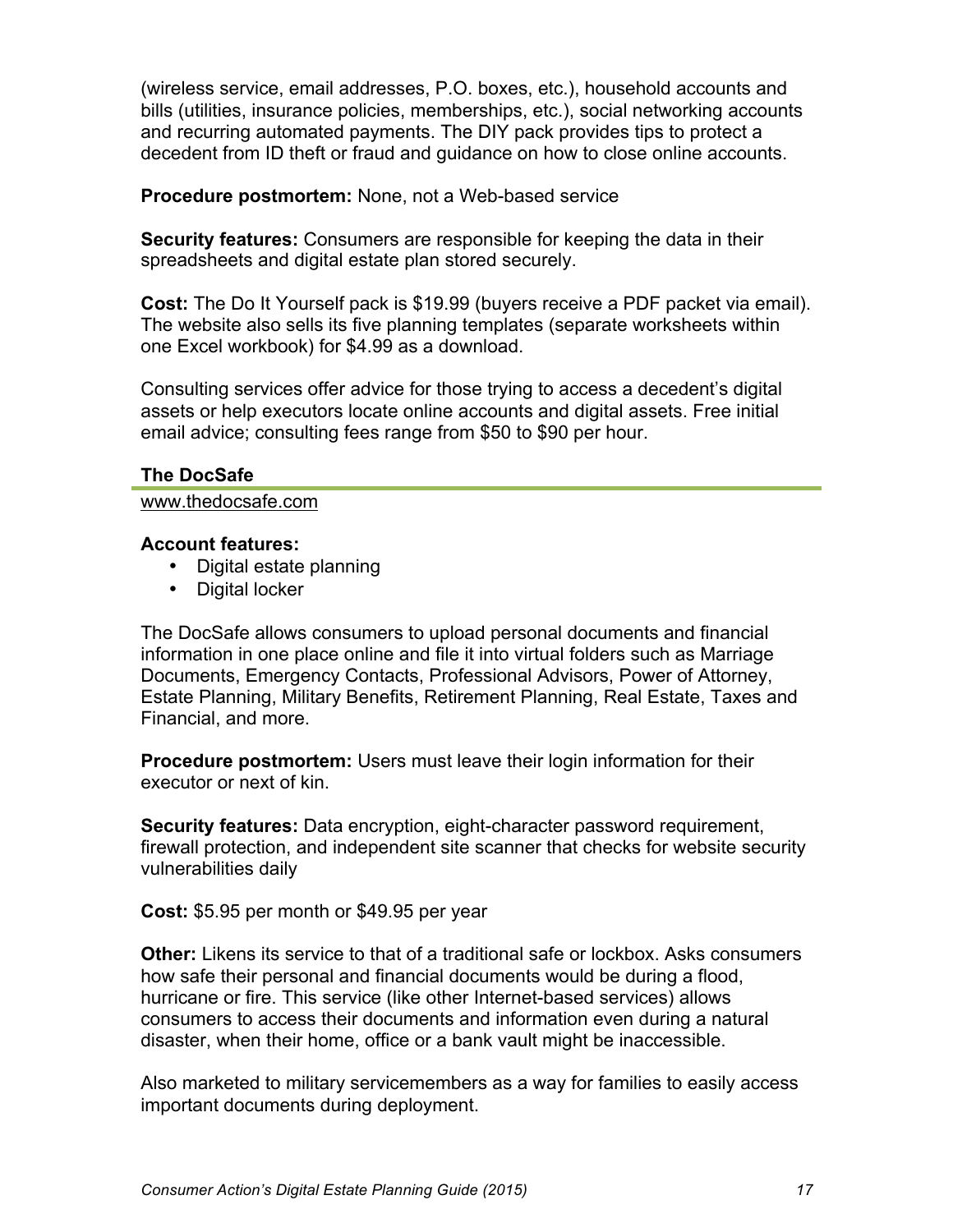#### **Vuture**

http://myvuture.com

#### **Account features:**

• Postmortem messaging

Vuture is an Apple iOS (iPhone) app that allows users to record video messages and share them on a future date of their own choosing. You record videos, choose which contacts to send them to and Vuture will deliver a link to the videos by email or text message. The videos you create will be stored and uploaded into a secure "Vuture Cloud" account, so they will not take up additional storage space on your mobile device. Videos can be deleted or rescheduled at any time.

Currently, videos recorded outside of Vuture can't be uploaded to your account.

**Procedure postmortem:** None, since users decide during their lifetime when videos will be sent.

**Security features:** Your entire "Vuture Cloud" account is backed up on Vuture's servers, so you don't have to worry about losing recorded videos when changing devices or if you lose your phone.

**Cost:** Up to 200 MB free. Extra storage can be purchased through the app (although we couldn't find the cost on Vuture's website).

**Other:** The Vuture application supports iPhones and iPods using iOS 7 and later.

Users can use their Facebook account to access Vuture. Nothing will be posted to your Facebook profile unless you explicitly choose to publicly share a video.

Note: This is a scheduled messaging service that may or may not be used "postmortem," since most users don't know when they'll die. For example, if you schedule your message to send in 20 years, but you die in a car accident next week, your message recipients would not receive your videos for two decades after your death.

#### **WebCease**

www.webcease.com

### **Account features:**

• Digital assets locator

WebCease says it helps executors, trustees and administrators find online accounts and digital assets of the deceased. Its Digital Asset Discovery service uses the decedent's full legal name, email addresses and date of death to identify the decedent's active online accounts, and instructs families on the different options for retrieval, closure or memorialization in accordance with the policies of each site. WebCease only *identifies* the active accounts—it does not take action on behalf of the family to access or close the accounts.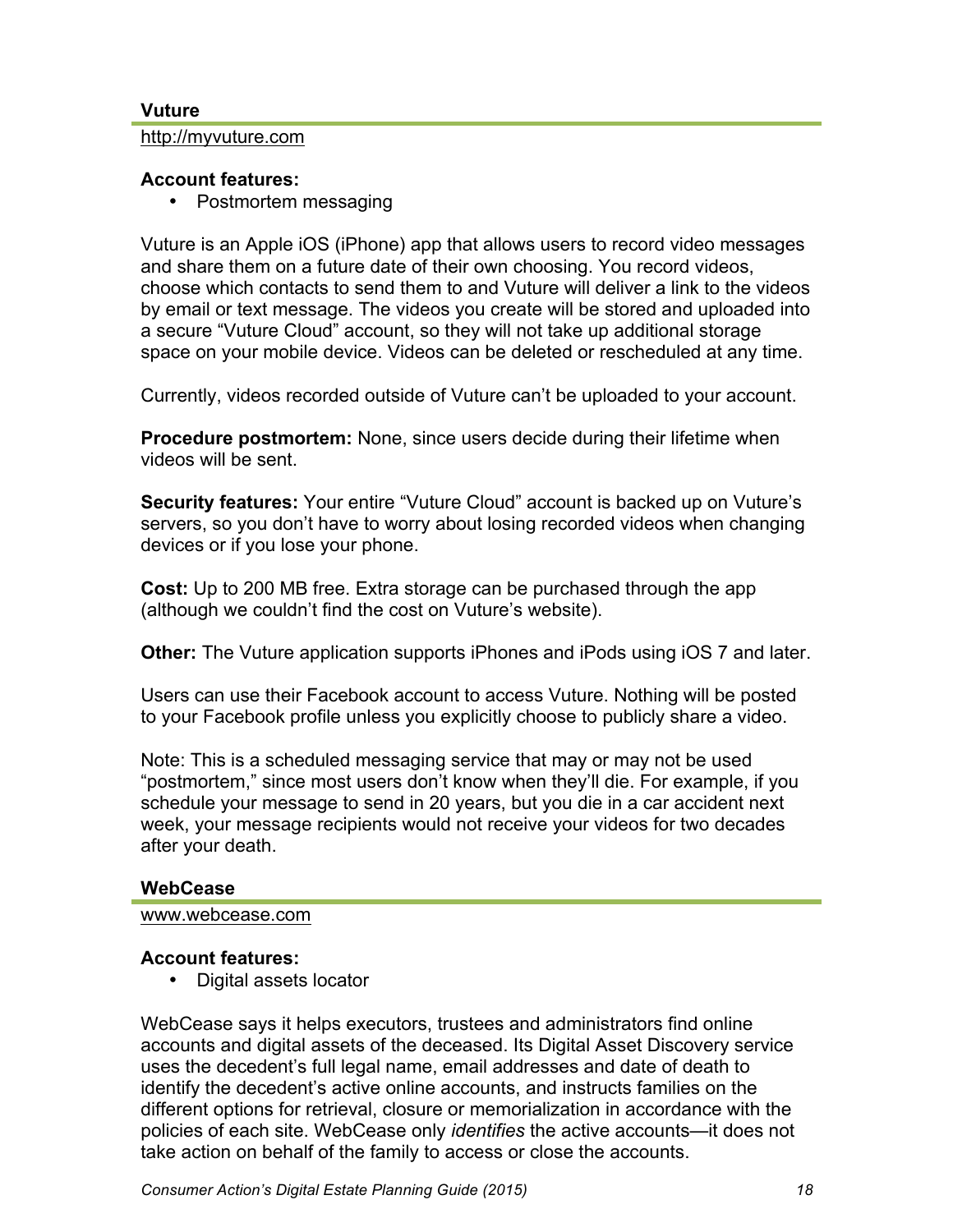A WebCease report includes a Summary page showing the types and number of accounts identified, a Detail page showing all the accounts included in the search, and Digital Asset Account Information pages with instructions for the different options for retrieval, closure or memorialization in accordance with the policies of each site.

*Basic Report:* Includes search results for up to three email addresses used by the deceased. The search focuses on online accounts across 10 major categories, including Gmail, Facebook, Starwood, American Airlines, Alamo Rental Car, Snapfish, eBay, Dropbox and WordPress. Reports are emailed within five days of placing an order.

*Pro Report:* Geared to legal professionals looking to conduct searches on multiple people, the Pro Report is described as a more "comprehensive" search, digging into 20 additional digital asset accounts.

**Procedure postmortem:** Family members and executors submit the decedent's full legal name, email addresses and date of death. WebCease does not require a formal death certificate, however, the company states that they may cancel a request if they suspect any information provided is untrue, inaccurate or out of date.

**Security features:** No mention (not a Web-based service)

**Cost:** Basic report for one email address is \$99, which provides a check of 60+ accounts, a detailed report of active accounts and instructions for account retrieval, closure and memorialization options. A basic report based on two email addresses is \$198, and it costs \$249 for a report based on three addresses**.**

The company's Pro Report is \$399. This provides a check of 80+ accounts, a detailed report of active accounts, instructions for account options and dedicated customer support. The company offers bundles for legal professionals ranging from \$1,500 to \$2,500.

**Other:** WebCease notes that although it is possible to locate accounts 12 months after a person's death, many online accounts may be closed after a year of inactivity. Only users with U.S. billing addresses can use the service.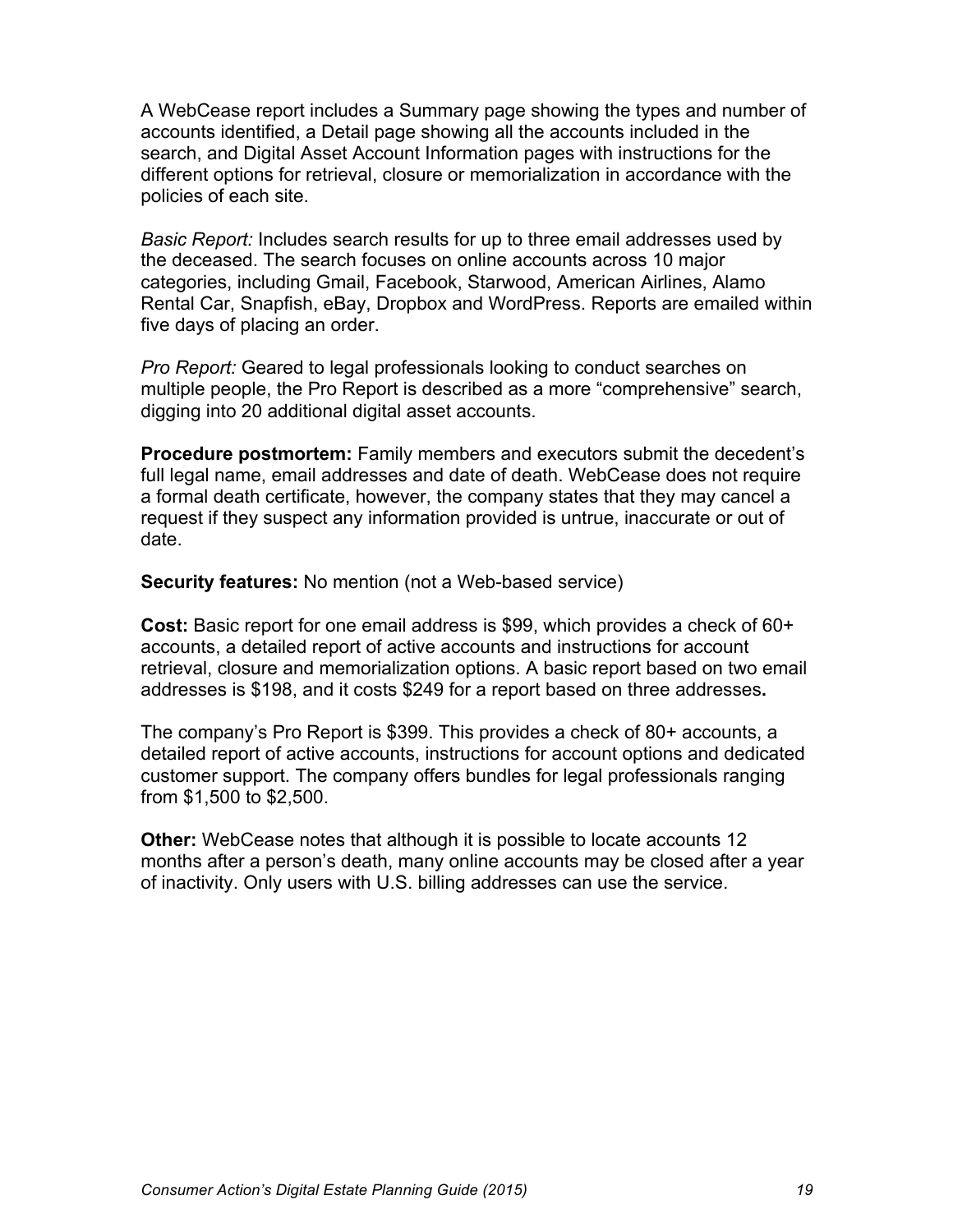## 'Deceased' policies for social media and other popular sites

Consumer Action reviewed policies at nine popular sites and apps so that users and their families can better manage these digital assets before or after a user's death.

- 1. Facebook
- 2. Google
- 3. Instagram
- 4. LinkedIn
- 5. Match.com
- 6. Microsoft (Hotmail.com, Outlook.com, Live.com, WindowsLive.com, MSN.com)
- 7. PayPal
- 8. Twitter
- 9. Yahoo

### **Facebook**

Facebook gives survivors three options:

- Have the deceased person's Facebook account memorialized
- Permanently delete the account
- Allow the account contents to be downloaded by a chosen "Legacy" Contact" and deleted online

Visit Facebook's Help Center for more details (www.facebook.com/help/103897939701143).

There is also a Facebook app you can download called "If I Die" that can help put your social media accounts in order and send out a last message if you wish.

**Choosing your Legacy Contact:** A "legacy contact" is another Facebook user you choose to manage your account after you pass away. Facebook users age 18 and older can to choose one legacy contact (under Security settings). You can change your legacy contact at any time.

Once your death has been reported to Facebook

(www.facebook.com/help/contact/651319028315841), your legacy contact will be able to do things like post on your timeline, respond to new friend requests and update your profile picture. They won't be able to post as you or see your messages. The person you choose will be notified (via Facebook message) that you have chosen them to handle your account once you die.

In your Legacy settings, you can allow a legacy contact to download your account information after the account is memorialized. To see what account details a legacy contact would and wouldn't be able to view, visit Facebook's Help Center (www.facebook.com/help/408044339354739).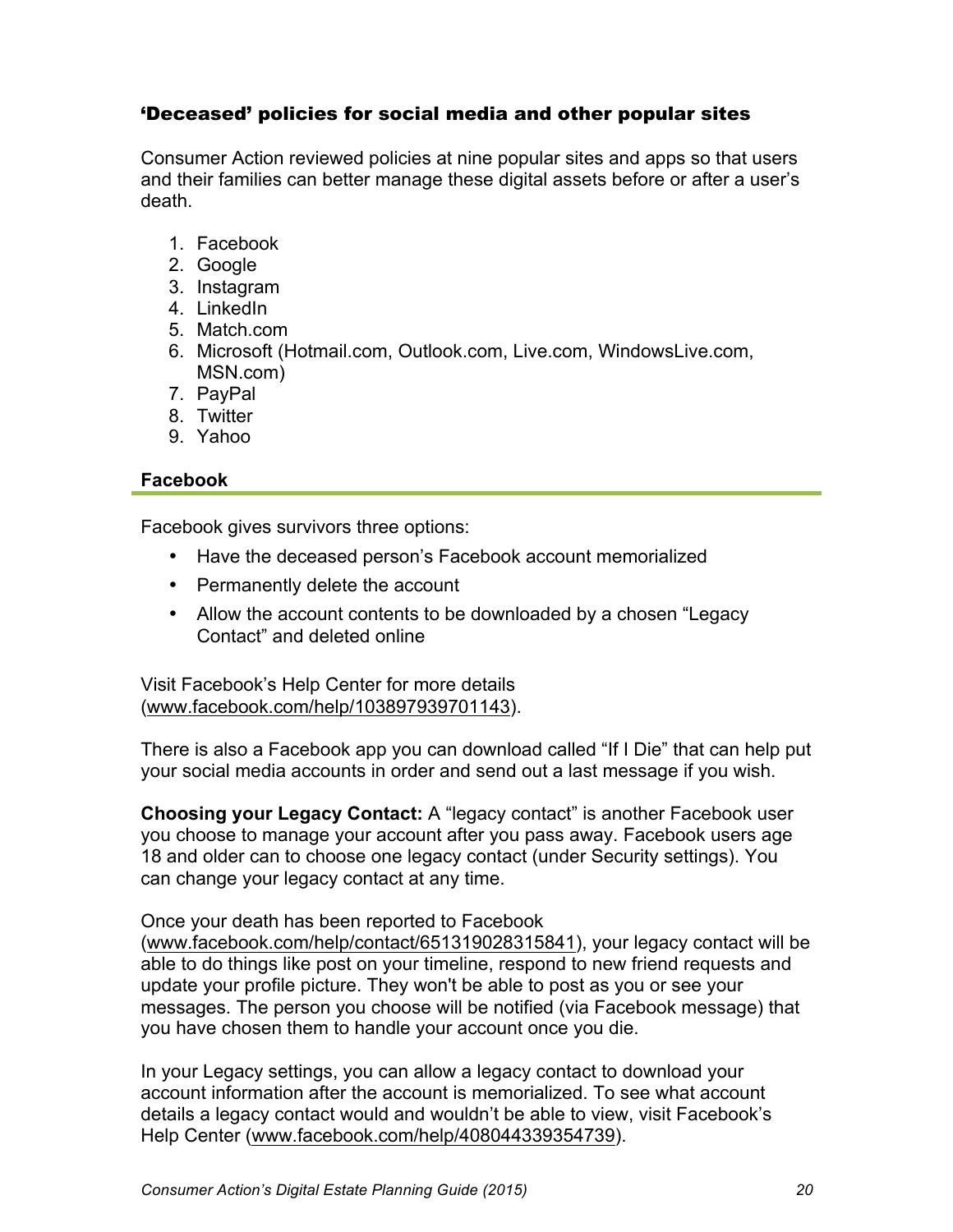**Deleting your own account:** If you don't want your Facebook account to live on after you pass away, you can request it be permanently deleted. Users can find this option in their Security settings under "Legacy Contact."

**For a loved one:** In the absence of preselected account settings, family members and executors are able to request that a loved one's account be deleted or memorialized by completing a special request form online (www.facebook.com/help/contact/228813257197480). The person making the request will need to provide their name, the decedent's name, a link to the decedent's Facebook account, and verification that the person making the request is an immediate family member or executor. (Proof includes a death certificate, the decedent's birth certificate or proof of authority.) In order to protect the privacy of the deceased, Facebook does not share the login information for the account with anyone.

*Memorializing the account:* To request that a loved one's account become a memorial, complete the online form the company provides (www.facebook.com/help/contact/651319028315841). You will be asked for the decedent's name, date of death and proof of death (optional, but recommended). Facebook will notify you via email once memorialization is complete.

Only confirmed friends (from the account's existing "Friends" list) can see the memorialized account's timeline. Only friends and family can leave posts on the profile in remembrance. Facebook will prevent any reference to memorialized accounts from appearing on Facebook feeds to avoid upsetting friends and family.

You can name a digital executor in your will—this person will be able to access your Facebook profile after you die and take over account management.

**If I Die app** (https://apps.facebook.com/if i\_die/): This third-party Facebook application allows you to create a video or a text message that will be published only after your death has been confirmed. After installing the app, you can send and receive public and private messages to and from other app users. Users choose Facebook friends to be "trustees"—they are in charge of reporting your death, which triggers your final message to be published. Trustees should be close friends or family members. You may choose as many trustees as you wish, but it takes a minimum of three trustees to confirm your death.

Only *you* can see your postmortem message before it is released. To avoid a false or erroneous death notification, you'll receive notice when a death report is submitted.

### **Google**

With its Inactive Account Manager feature, Google allows accountholders to decide what they want done with their digital assets when they die or become incapacitated. (See Google's Account Settings page.) You can tell Google what to do with your Gmail messages and data from several other Google services, such as Google Analytics, if your account becomes inactive for any reason.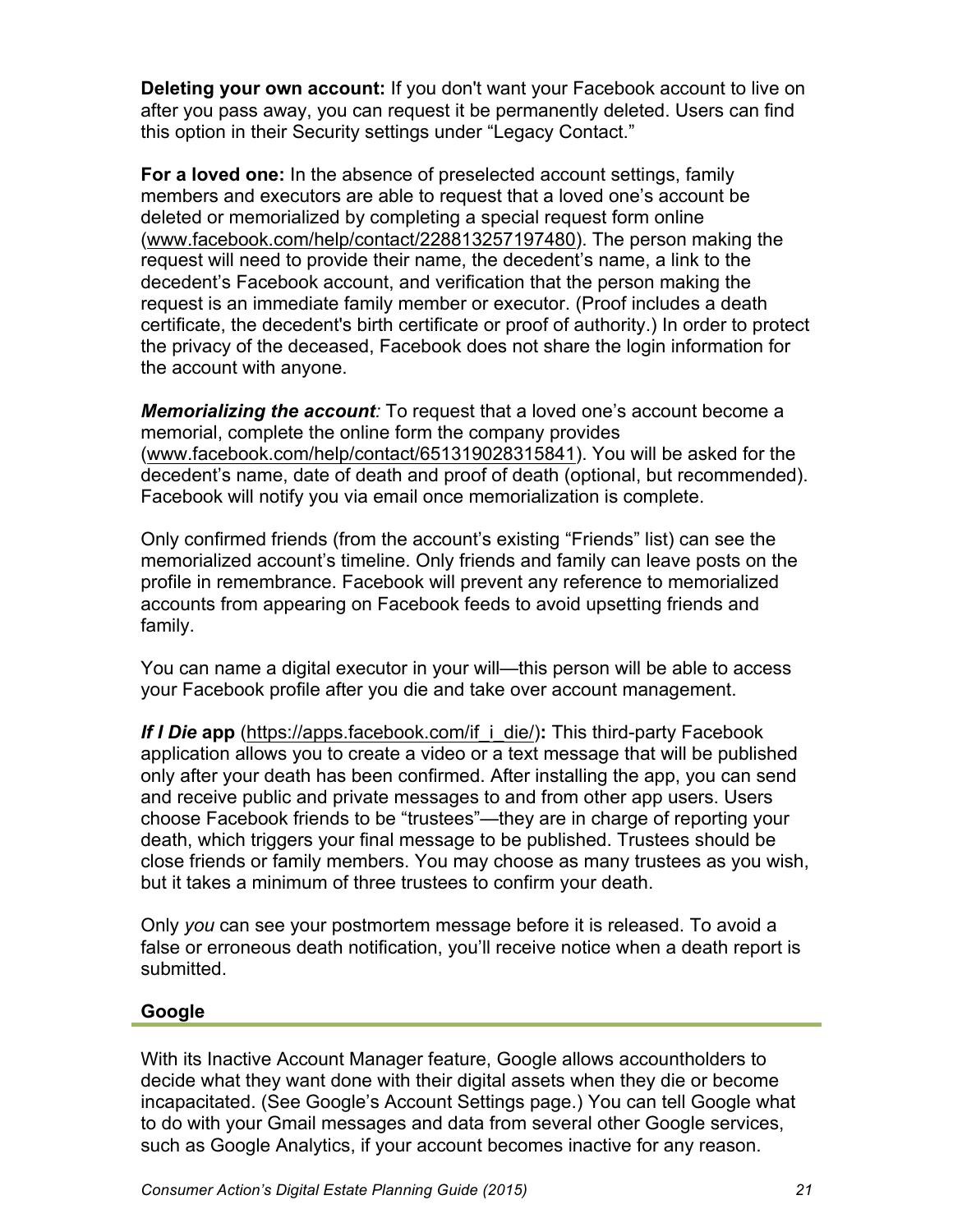Users can choose to have their data deleted after three, six, nine, 12 or 18 months of inactivity. The timeout period starts with your last sign-in to your Google account. Google detects inactivity by checking your last sign-ins, your account history page, Gmail usage and Android check-ins. All data associated with your account will be deleted. This includes your publicly shared data, such as YouTube videos, Google+ posts or blogs on Blogger.

Or, you can select "trusted contacts" to receive your data from some or all of the following Google services: +1s, Blogger, Contacts and Circles, Drive, Gmail, Google+ Profiles, Pages and Streams, Picasa Web Albums, Google Voice and YouTube. Users can add up to 10 trusted contacts to share account data with. For example, users may want to share data from YouTube and Gmail accounts with a particular trusted contact, but not share data from the other services with that person.

**Setting account preferences:** Go to Account Settings and click on "Inactive Account Manager." You will be required to enter each trusted contact's email address and phone number. You will be prompted to write them a message, which will be sent when your account becomes inactive.

Trusted contacts will only receive notification when your account has been inactive for the time period you specify—they will not receive any notification during setup. Trusted contacts receive a URL link where they can download the inactive user's data by a certain date.

Trusted contacts will be asked to verify their identities before they're able to download your data. After verification, downloaded data will be saved as a separate file for each Google product that's been shared.

**To close a deceased family member's account:** Google says it will try to work with immediate family members to close a deceased person's account. However, the company says it can't guarantee it will close every account requested.

Family members can fill out an online request form (https://support.google.com/accounts/contact/deceased?hl=en&rd=1) or submit: the family member's full name, mailing address and email address; a photocopy of the family member's driver's license; the decedent's Gmail address or Google username; and a death certificate. You must also submit an email from the deceased to you. Learn more at the Google website (https://support.google.com/mail/answer/22454?hl=en).

Mail or fax this information to: Google Inc., Gmail User Support-Decedents' Accounts, c/o Google Custodian of Records,1600 Amphitheatre Parkway, Mountain View, CA 94043. Fax: 650-644-0358

Google will review the family member's request and notify them by email as to whether or not it will be able to assist with the deletion of the deceased user's account. If Google agrees, it will send further instructions, which may require you to obtain a U.S. court order and/or submit additional materials. Google says it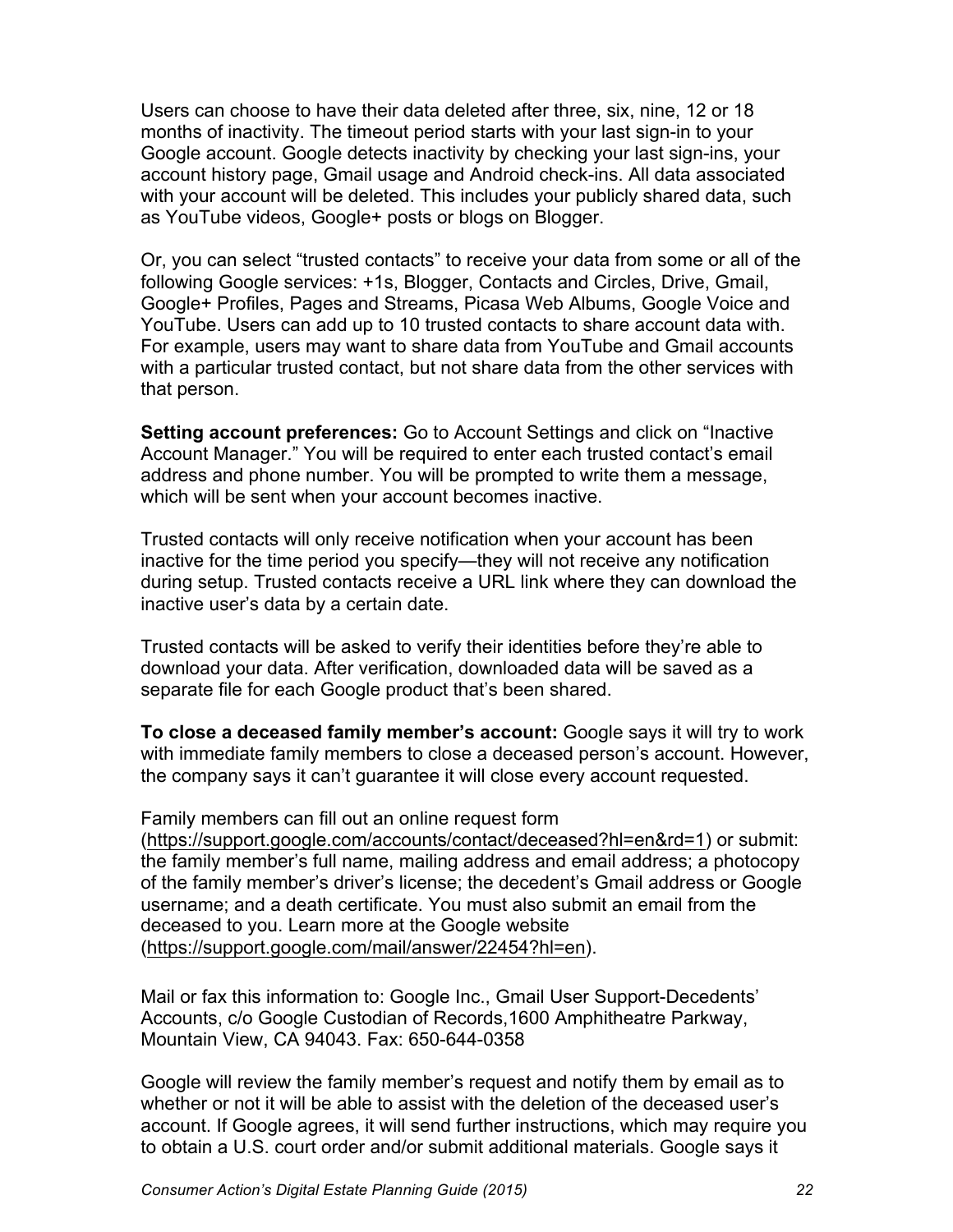cannot guarantee access and that some of its products and services may not be available even if a family member's access request is granted.

#### **Instagram**

There are two options for those seeking control of a deceased loved one's Instagram account: memorialization or removal. Anyone can request an Instagram account be memorialized, however only family members can request deletion.

**Memorialization***:* Instagram will memorialize the account of a deceased user when it receives a valid request

(https://help.instagram.com/contact/452224988254813). The company requires the requesting survivor to submit his or her name and email address, the decedent's name and a link to his or her Instagram profile, and proof of death (such as a link to an obituary). For a memorialized account, the deceased person's login information is not released.

Similar to Facebook's policy (the company purchased Instagram in 2012), a memorialized account can only be seen or located by confirmed friends. Instagram tries to prevent any reference to memorialized accounts from appearing on the app to avoid upsetting friends and family.

**Account removal:** A family member must provide proof that they are related to the deceased accountholder to delete an Instagram account. Family members can find the request form online (https://help.instagram.com/contact/1474899482730688).

#### **LinkedIn**

There is no default policy that allows LinkedIn users to prearrange to have their account deleted upon death. Survivors can request deletion if they can validate the deceased person's email address and complete the LinkedIn removal request form (https://help.linkedin.com/app/ask/path/ts-rdmlp).

A family member needs to provide LinkedIn with a copy of their driver's license and an explanation of their relationship to the deceased, as well as the deceased person's LinkedIn URL, email address, date of death, obituary and most recent employer.

#### **Match.com**

Match.com notes that accounts terminate upon an accountholder's death. In the event a user dies before the end of a subscription period, the user's estate is entitled to a refund of the unused portion.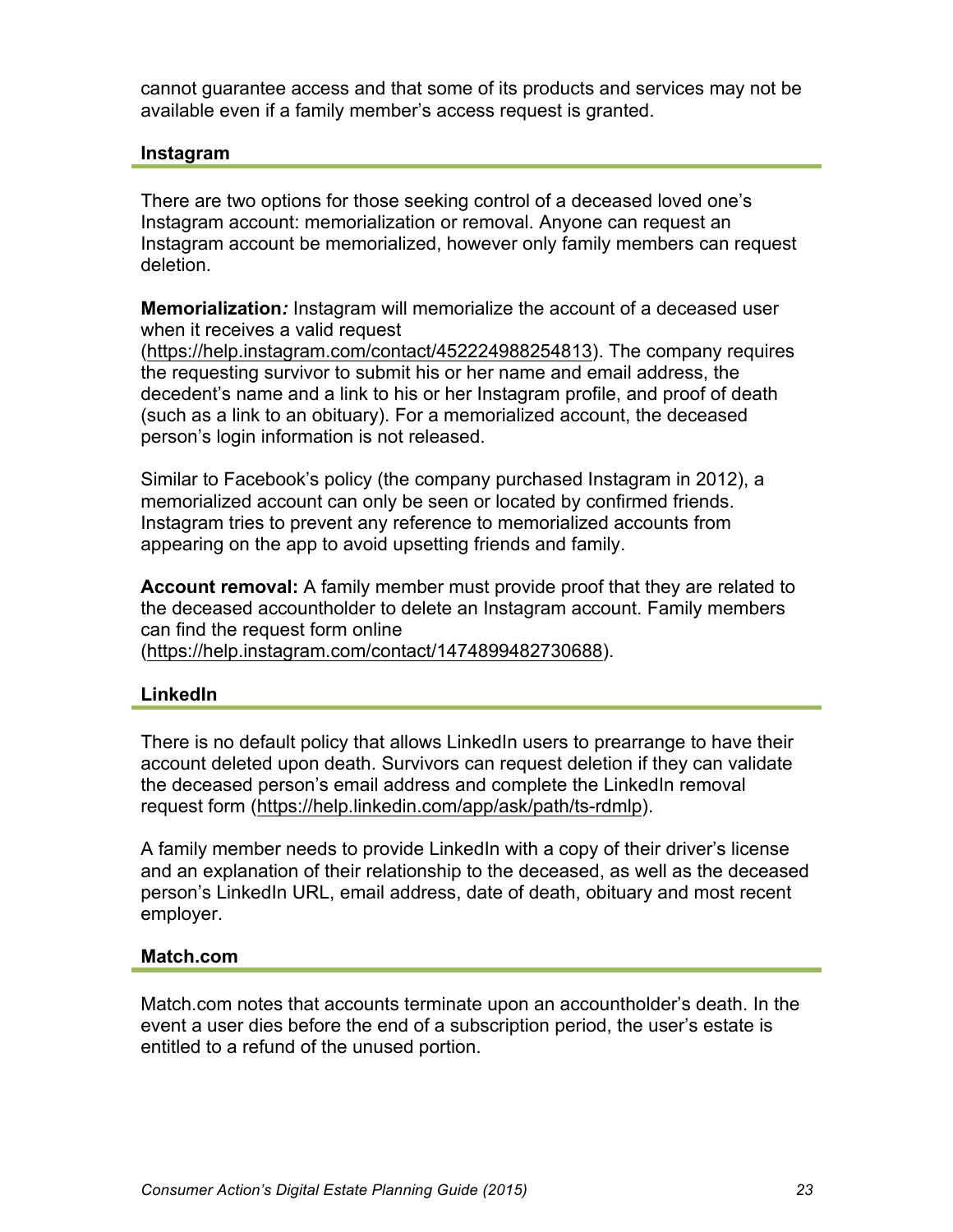#### **Microsoft**

(Hotmail.com, Outlook.com, Live.com, WindowsLive.com, MSN.com)

Microsoft's "Next of Kin" process authorizes the release of Outlook.com contents (including all emails and attachments, the address book and the Messenger contact list) to the accountholder's family or guardian. Survivors can choose to close the accounts without access. Passwords are not provided to next of kin, nor can they be reset. Account contents are archived and delivered on a DVD.

The Microsoft Next of Kin process applies only to Outlook.com accounts (email accounts ending in @outlook.com, @hotmail.com, @live.com, @windowslive.com or @msn.com). It does *not* support OneDrive (formerly SkyDrive), MSN Dial-up or Xbox Live accounts.

Microsoft email account contents are deleted after one year of inactivity. The account itself is deleted after 13 months, at which point Microsoft is unable to recover any data from the account.

**To access or close a deceased person's account:** To receive the contents of a Microsoft account or to request that an account be closed, email Microsoft's Custodian of Records (msrecord@microsoft.com) with the deceased person's death certificate or, in the case of incapacitation, a notarized statement. You must submit proof that you are the user's family member, executor or have power of attorney. Proof could be a marriage certificate if you are the surviving spouse, power of attorney paperwork, a will or trust document naming you executor, or a birth certificate if you are the accountholder's parent or guardian.

If you are requesting a copy of the account's contents, you also need to provide information regarding the deceased person's account, including email addresses, name, birthdate, birthplace, estimate of when the account was created, and your address and phone number.

Email documents to msrecord@microsoft.com or fax them to 425-708-7851. You also can mail them to:

Next of Kin One Microsoft Way Redmond, WA 98052

### **PayPal**

Only an estate executor can close the PayPal account of a deceased person. The executor must fax the following information to PayPal at 402-537-5732:

- 1. A cover sheet that states that the accountholder is deceased with a request to close the account;
- 2. A copy of the death certificate;
- 3. A legal document that names the executor; and
- 4. A copy of the executor's photo ID.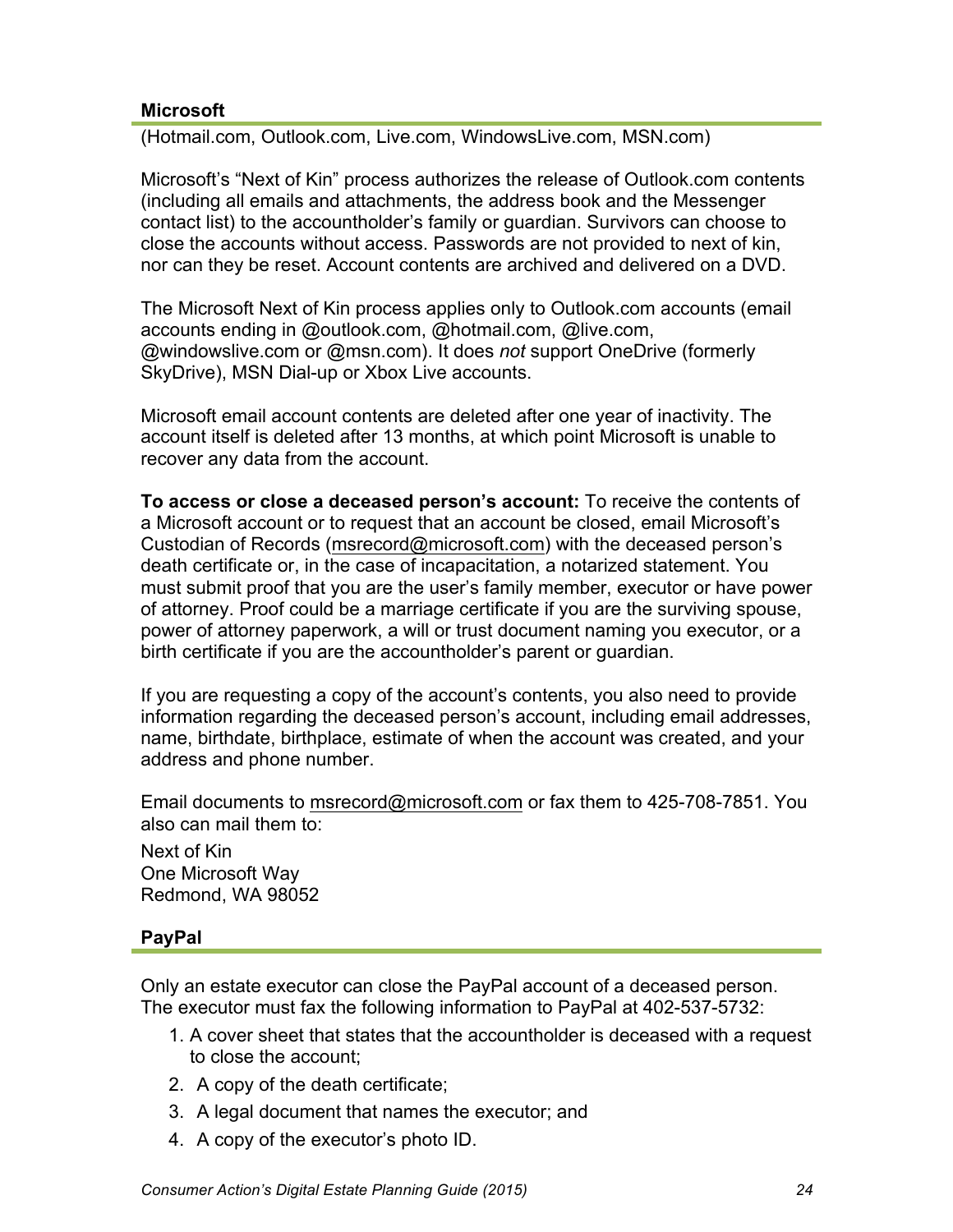If approved by PayPal, the account will be closed. If there are funds in the PayPal account, a check will be issued in the deceased accountholder's name.

## **Twitter**

Twitter will not provide account access to anyone, regardless of his or her relationship to the deceased.

To request removal of a deceased user's account, survivors must complete an online form (https://support.twitter.com/forms/privacy). Twitter will email instructions for submitting additional information, including:

- 1. The Twitter account username;
- 2. A copy of the death certificate;
- 3. A copy of your driver's license; and
- 4. A signed statement including your first and last name, email address and contact information; your relationship to the deceased or their estate; action you are requesting (e.g., "Please deactivate the Twitter account"), and a copy of or link to an obituary.

Send documentation by fax to 415-865-5405 or mail to:

Twitter, Inc. c/o: Trust & Safety 1355 Market St., Suite 900 San Francisco, CA 94103

Note: Twitter used to provide families with an archive of the decedent's public Tweets. However, this is no longer offered.

### **Yahoo**

Yahoo's privacy policy notes that users (in order to create an account) agree that the account and its content are non-transferable when the account owner dies.

Survivors may ask Yahoo to close and/or delete the account and to suspend billing for any premium services. To process this kind of request, Yahoo requires:

- 1. A letter requesting account closure, including the deceased's Yahoo ID (the part of their email address before "@yahoo.com");
- 2. A document proving that the requesting party is the personal representative or executor of the decedent's estate; and
- 3. A copy of the death certificate.

Send requests to Yahoo's legal department via email (legalpoc-support@yahooinc.com) or regular mail:

Yahoo! Inc. 701 First Avenue Sunnyvale, CA 94089-0703